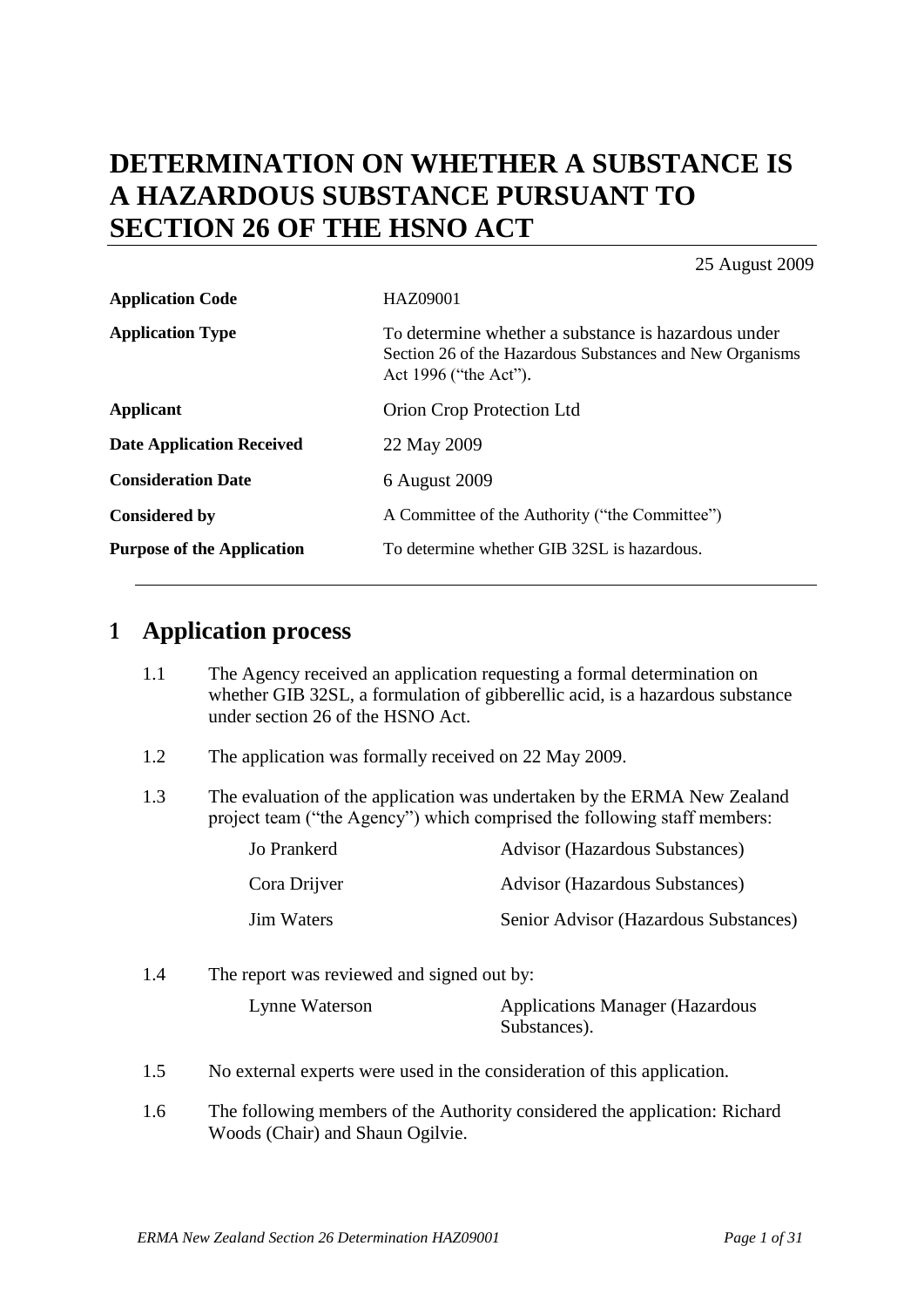- 1.7 The information available to the Committee comprised:
	- the application; and  $\bullet$
	- this report including a confidential appendix.  $\bullet$

# **2 Background to the application**

## **Purpose of the application**

2.1 To determine whether GIB 32SL is hazardous.

# **Identification of GIB 32SL and gibberellic acid (GA3)**

- 2.2 The Hazardous Substances (Chemicals) Transfer Notice 2006 (Issue 72 of 28 June 2006) assigned two substances classifications as follows:
	- 2.2.1 Gibberellic acid (>90% A3) {CAS 77-06-5}: 6.4A (eye irritant)
	- 2.2.2 Gibberellic acid A4/A7 (45-70% A4 and 25- 55% A7) {No CAS}: 6.4A (eye irritant).
- 2.3 The first isomer is referred to as GA3 in this report. Where gibberellic acid is mentioned in this report, unless otherwise stated, GA3 is being referred too.
- 2.4 GIB 32SL is a formulation containing gibberellic acid in a non-hazardous solvent.
- 2.5 The structural formula of and general information on gibberellic acid can be found below in Table 2.1 and Figure 1.

|                                         | <b>CAS number: 77-06-5</b>                                                                                                                                        |  |
|-----------------------------------------|-------------------------------------------------------------------------------------------------------------------------------------------------------------------|--|
| <b>IUPAC</b> name                       | 3S, 3aS, 4S, 4aS, 7S, 9aR, 9bR, 12S) - 7, 12-dihydroxy-<br>3-methyl-6-methylene-2-oxoperhydro-4a,7-<br>methano, 9b, 3-propenol(1, 2-b) furan-4-carboxylic<br>acid |  |
| <b>Common name</b>                      | Gibberellic acid (GA3)                                                                                                                                            |  |
| Molecular formula                       | $C_{19}H_{22}O_6$                                                                                                                                                 |  |
| Molecular weight                        | 346.37                                                                                                                                                            |  |
| Structural formula                      | A tetracyclic dihydroxylactonic acid.                                                                                                                             |  |
|                                         | See figure 1                                                                                                                                                      |  |
| <b>Purity</b>                           | The application indicates 90% content of<br>gibberellic acid (GA3)                                                                                                |  |
| <b>Significant impurities/additives</b> | ISO gibberellic acid GA3: 4%                                                                                                                                      |  |
| (% concentration)                       | ISO gibberellic acid A3: 5%                                                                                                                                       |  |
|                                         | gibberellic acid GA8:<br>$0.5\%$                                                                                                                                  |  |
|                                         | (Water:<br>$0.5\%$ )                                                                                                                                              |  |
| <b>Known</b> uses                       | Plant growth regulator                                                                                                                                            |  |
| <b>HSNO</b> classification              | 6.4A, 9.1D                                                                                                                                                        |  |
| Other classification & labelling        | No information                                                                                                                                                    |  |

### **Table 2.1: Identification of gibberellic acid (GA3).**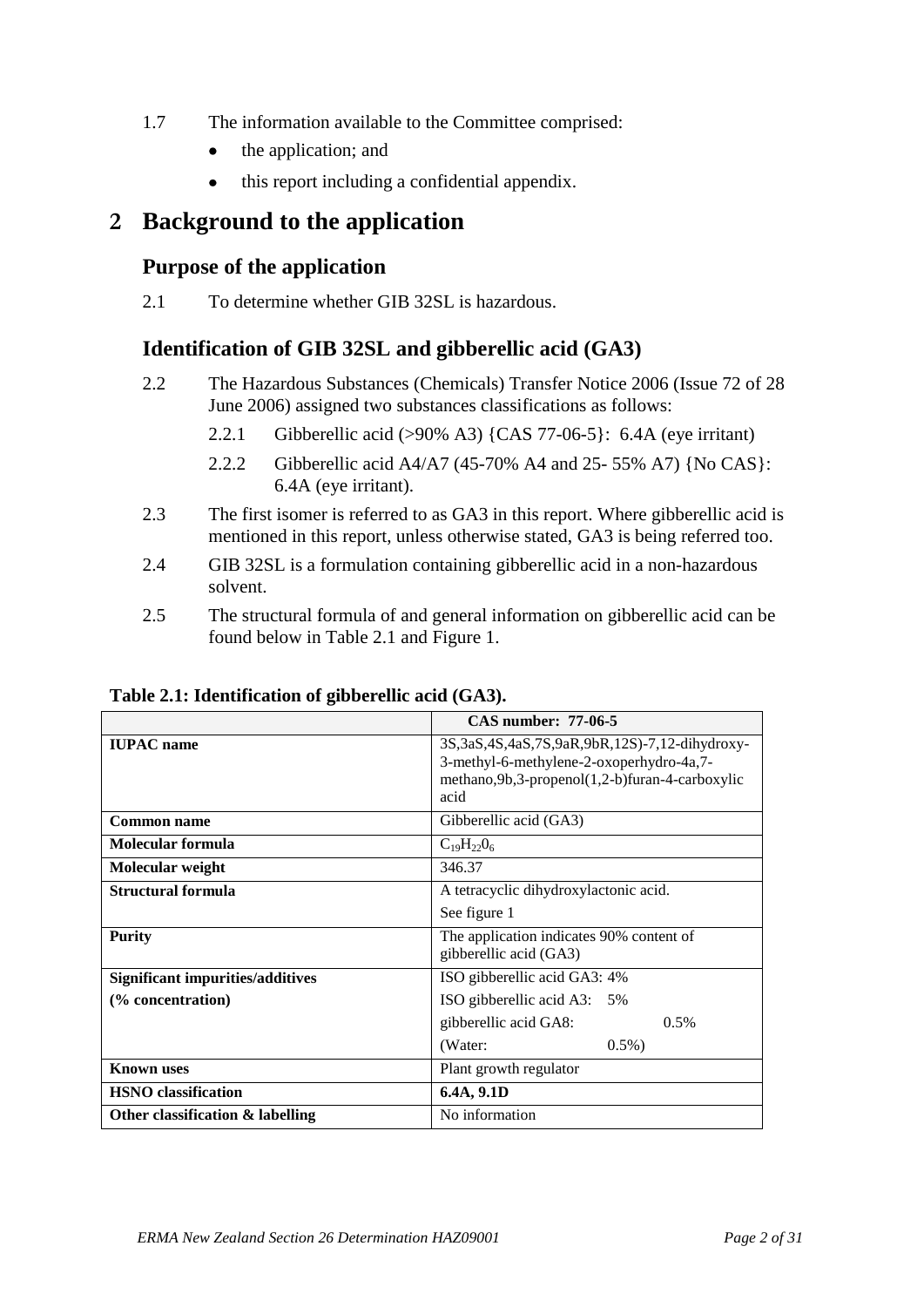

### **Figure 1: Structural formula of gibberellic acid.**

# **3 Hazardous property assessment**

## **Hazard classification**

3.1 The Agency has classified component B (refer to Confidential Appendix 3), gibberellic acid and GIB 32SL as follows:

### **Table 3.1: Summary of the Agency's classifications of Component B**

| <b>Hazardous Property</b>                            | <b>Component B</b>   |
|------------------------------------------------------|----------------------|
| Explosiveness                                        | N <sub>0</sub>       |
| Flammability                                         | No                   |
| Oxidiser                                             | $ND^{\overline{\#}}$ |
| Metal corrosive                                      | $ND^{\#}$            |
| <b>Acute Oral Toxicity</b>                           | No                   |
| <b>Acute Dermal Toxicity</b>                         | N <sub>0</sub>       |
| <b>Acute Inhalation Toxicity</b>                     | $ND^{\overline{*}}$  |
| Skin Irritancy                                       | No                   |
| Eye Irritancy                                        | $ND^*$               |
| <b>Respiratory Sensitisation</b>                     | $ND^{\#}$            |
| <b>Contact Sensitisation</b>                         | $ND^{\#}$            |
| Mutagenicity                                         | No                   |
| Carcinogenicity                                      | No                   |
| Reproductive/developmental toxicity                  | No                   |
| Reproductive/developmental toxicity<br>via lactation | $ND^{\overline{\#}}$ |
| <b>Target Organ Toxicity</b>                         | No                   |
| Aquatic ecotoxicity                                  | No                   |
| Soil ecotoxicity                                     | No                   |
| Terrestrial vertebrate ecotoxicity                   | No                   |
| Terrestrial invertebrate ecotoxicity                 | $ND^{\#}$            |

# ND represents insufficient data or lack of data for this endpoint.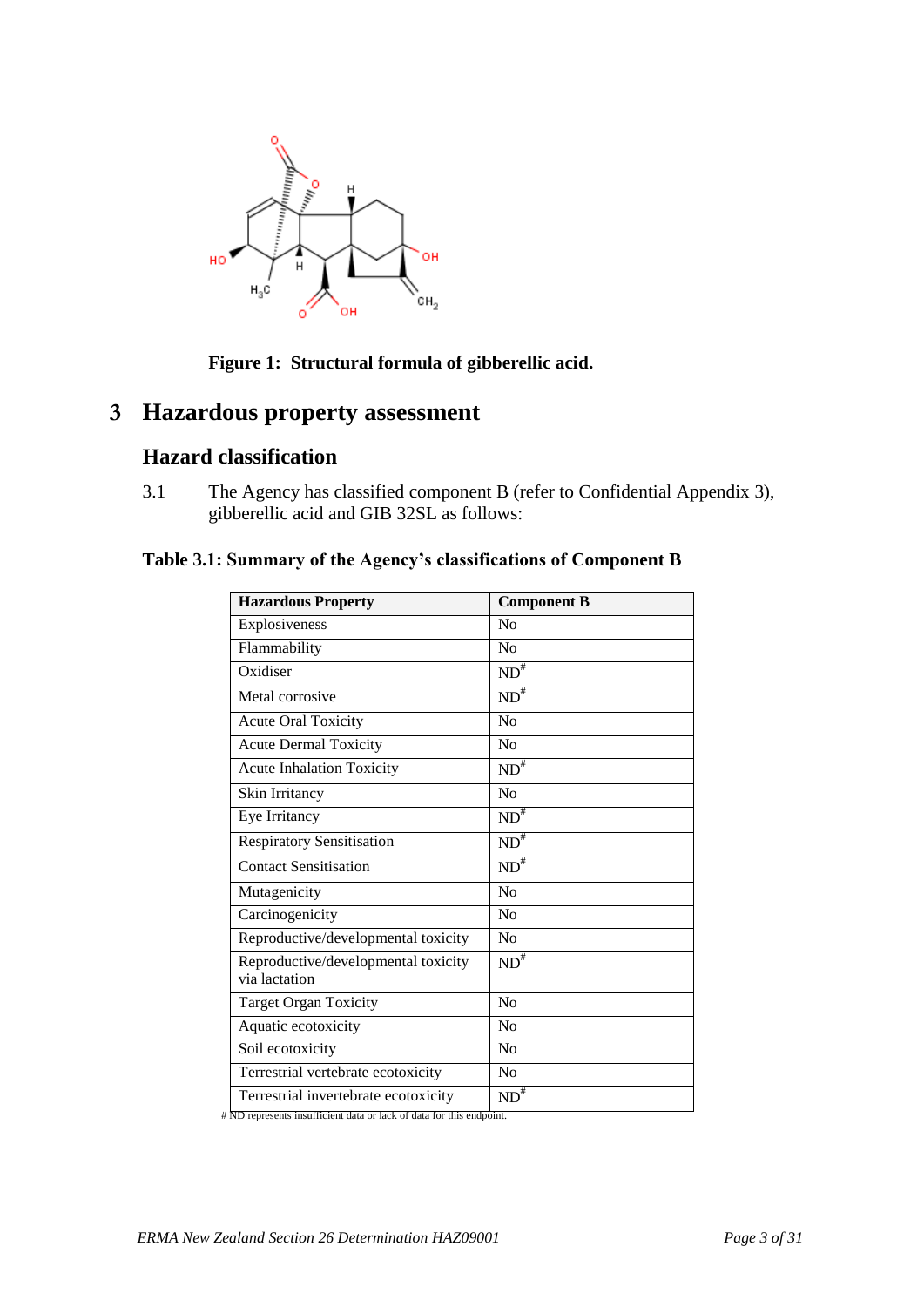**Table 3.2: Summary of the Agency's physical classifications of gibberellic acid and GIB 32SL**

| <b>Hazardous Property</b> | Gibberellic acid (GA3) | <b>GIB 32SL</b> |
|---------------------------|------------------------|-----------------|
| Explosiveness             | No                     | N <sub>0</sub>  |
| Flammability              | No                     | N <sub>0</sub>  |
| Oxidiser                  | No                     | N <sub>0</sub>  |
| Metal corrosive           | ND                     | ND              |

**Table 3.3: Summary of the Agency's toxicity classifications of gibberellic acid and GIB 32SL**

| <b>Hazardous Property</b>                                                                            | Gibberellic acid (GA3) | <b>GIB 32SL</b> |
|------------------------------------------------------------------------------------------------------|------------------------|-----------------|
| <b>Acute Oral Toxicity</b>                                                                           | N <sub>0</sub>         | N <sub>0</sub>  |
| <b>Acute Dermal Toxicity</b>                                                                         | ND#                    | ND#             |
| <b>Acute Inhalation Toxicity</b>                                                                     | ND#                    | ND#             |
| Skin Irritancy                                                                                       | N <sub>0</sub>         | N <sub>0</sub>  |
| Eye Irritancy                                                                                        | 6.4A                   | No\$            |
| <b>Respiratory Sensitisation</b>                                                                     | ND                     | <b>ND</b>       |
| <b>Contact Sensitisation</b>                                                                         | ND#                    | ND#             |
| Mutagenicity                                                                                         | ND#                    | ND#             |
| Carcinogenicity                                                                                      | ND#                    | ND#             |
| Reproductive/developmental toxicity                                                                  | ND#                    | ND#             |
| Reproductive/developmental toxicity<br>via lactation                                                 | ND#                    | ND#             |
| <b>Target Organ Toxicity</b><br># ND represents insufficient data or lack of data for this endpoint. | N <sub>0</sub>         | N <sub>0</sub>  |

\$ See comment in mixture rules for this endpoint (Confidential Appendix 3).

### **Table 3.4: Summary of the Agency's ecotoxicity classifications of gibberellic acid and GIB 32SL**

| <b>Hazardous Property</b>            | Gibberellic acid (GA3) | GIB 32SL       |
|--------------------------------------|------------------------|----------------|
| Aquatic ecotoxicity                  | 9.1D                   | $No*$          |
| Soil ecotoxicity                     | $ND^*$                 | $ND^*$         |
| Terrestrial vertebrate ecotoxicity   | No                     | N <sub>0</sub> |
| Terrestrial invertebrate ecotoxicity | No                     | No             |

# ND represents insufficient data or lack of data for this endpoint.

\* based on mixture rules

- 3.2 The information available to the Agency with respect to component B indicates that this component is non-hazardous. The Agency has located no information to indicate that this component is hazardous.
- 3.3 The classification of GIB 32SL was estimated using information on the effects of the components of GIB 32SL and mixture rules as formulation data were not provided for any endpoint. Further information on the classification of GIB 32SL can be found in Appendix 2.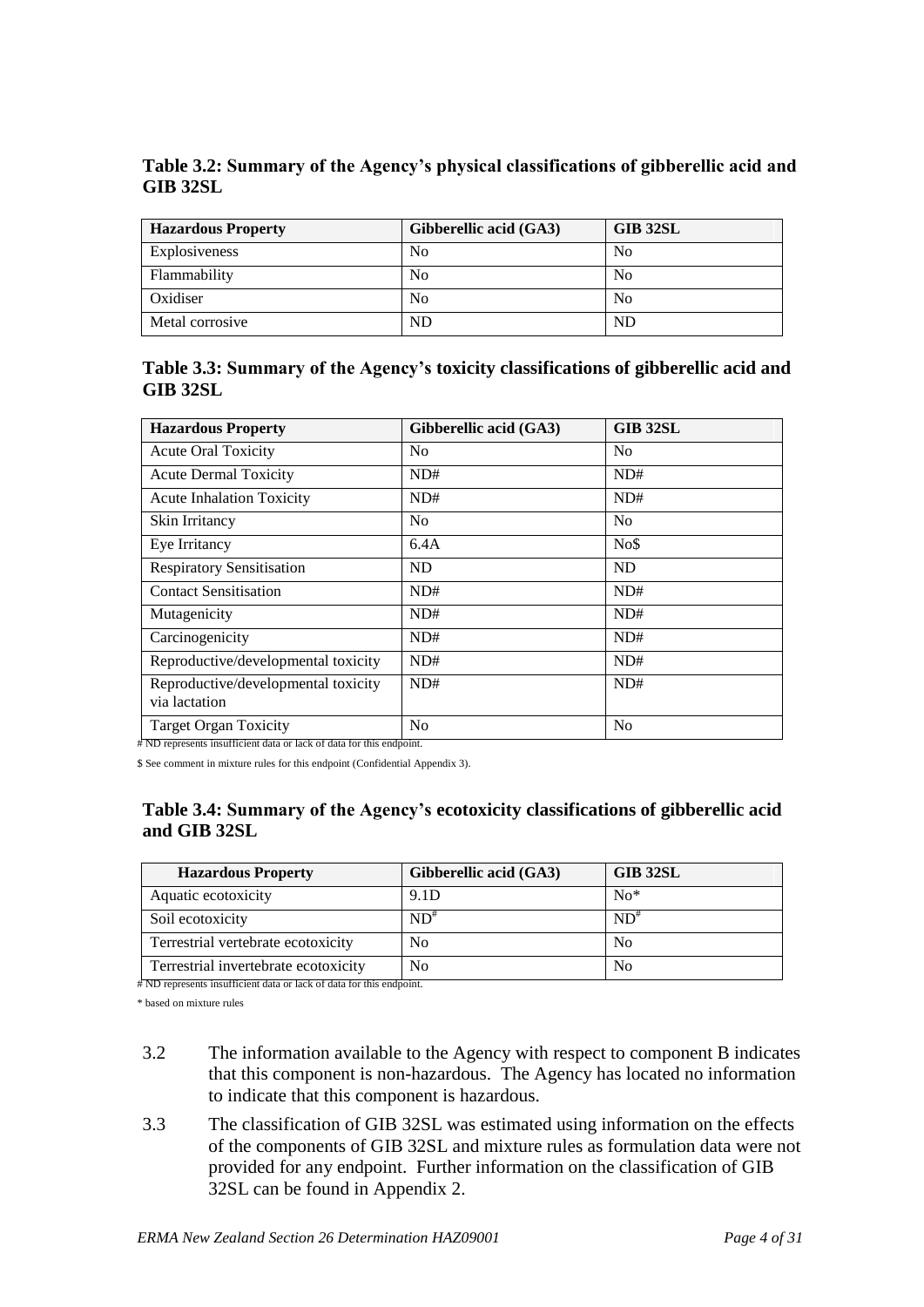3.4 A summary of the hazardous property assessment is provided below. Refer to Appendix 2 and Confidential Appendix 3 for further information.

### **Class 1: Substances with Explosive Properties**

3.5 Both gibberellic acid and component B are not considered to be explosive. Therefore the Agency considers GIB 32SL will not trigger this endpoint.

### **Classes 2-4: Flammability**

3.6 The Agency considers that GIB 32SL is not a flammable substance. Gibberellic acid does not meet the threshold for flammability and based on the low content of gibberellic acid in component B (a non-hazardous solvent) it is unlikely that GIB 32SL will be flammable. It is therefore considered that GIB 32SL does not trigger this endpoint.

### **Class 5: Oxidisers/Organic Peroxides**

3.7 The Agency considers that GIB 32SL does not meet the HSNO criteria for an oxidiser or an organic peroxide. Gibberellic acid has no oxidising properties and based on its content in component B (a non-hazardous solvent) it is therefore considered that GIB 32SL does not trigger this endpoint.

### **Sub-class 8.1: Metal Corrosiveness**

3.8 No information was located to indicate that gibberellic acid or component B would be corrosive to metals. In addition, due to the low concentration of gibberellic acid in GIB 32SL, the Agency considers it is unlikely this substance would meet the HSNO criteria for a metallic corrosive. It is therefore considered that GIB 32SL is unlikely to trigger this endpoint.

### **Class 6: Toxicity**

### *Sub-class 6.1 – Acute toxicity*

- 3.9 The Agency considers gibberellic acid not to exceed the threshold for acute oral toxicity based on the available information. Thus considering the low concentration of gibberellic acid in a non-hazardous solvent it is the opinion of the Agency that GIB 32SL will also not exceed the thresholds for acute oral toxicity.
- 3.10 The Agency considers there is insufficient information to classify gibberellic acid as an acute dermal toxicant. A single study on gibberellic acid was located; this study concluded gibberellic acid is relatively harmless in rats and mice when administered orally, parenterally, by inhalation or by topical application.
- 3.11 The Agency considers there is insufficient information to classify gibberellic acid as an acute inhalation toxicant. A single study on gibberellic acid was located; this study concluded that gibberellic acid is relatively harmless in rats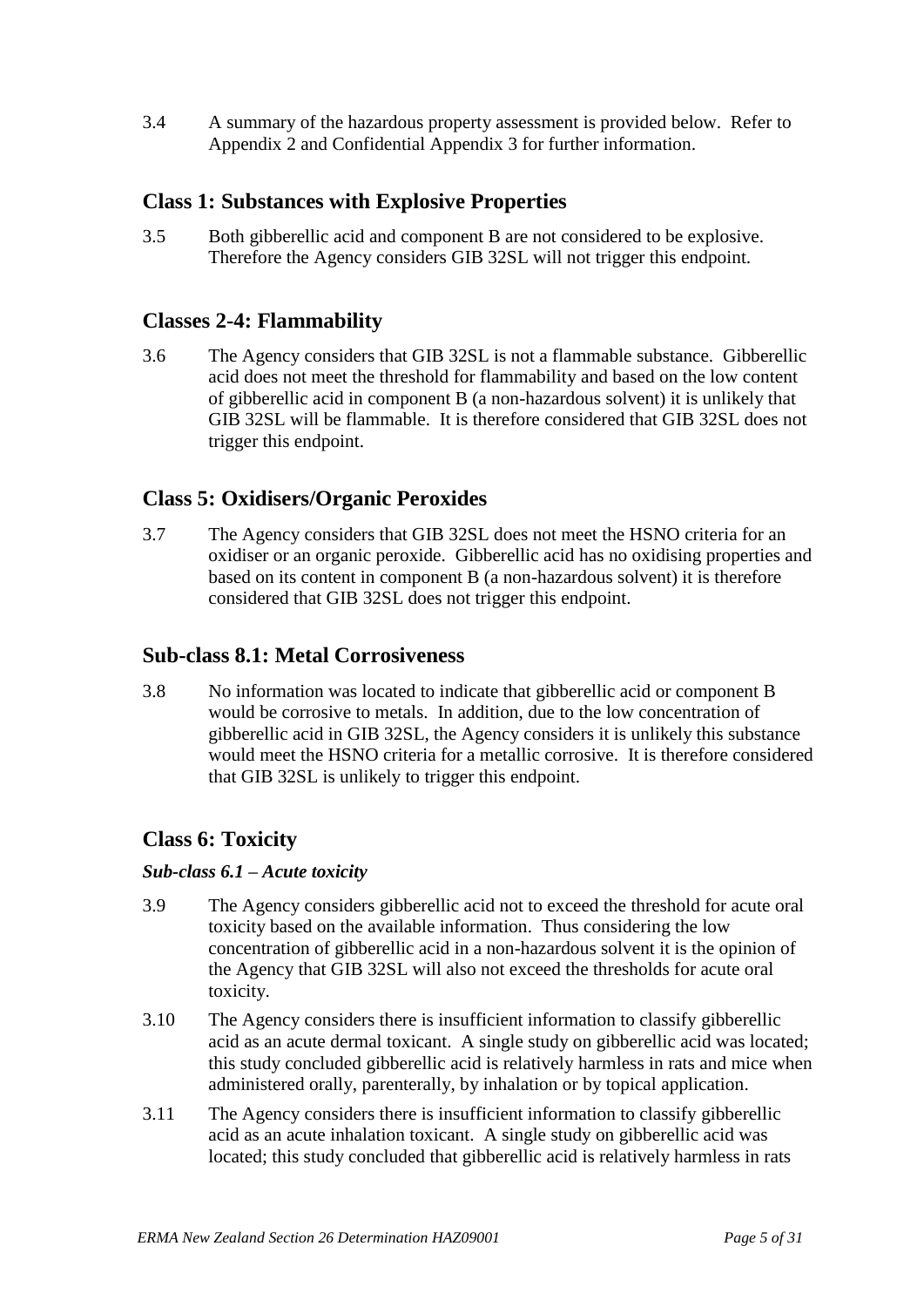and mice when administered orally, parenterally, by inhalation or by topical application.

3.12 In summary, the Agency notes there is clear information (albeit of Klimisch Score 2 at best, refer to Appendix 2 for further information on this data reliability scoring system) to indicate gibberellic acid and thus the substance do not trigger for 6.1 (oral). While data on gibberellic acid are not sufficient to assign "no classification" for the dermal and inhalation routes, the Agency considers the substance is very unlikely to trigger by these routes. This assessment permits a reliable conclusion in respect to the mixture (GIB 32SL) due to the low concentration of this active ingredient in the formulation.

### *Sub-class 6.3 – Skin Irritation*

- 3.13 The Agency considers gibberellic acid not to exceed the 6.3 threshold.
- 3.14 The Agency notes that that the formulation in the study identified in Appendix 2 contained less than 10% of the active ingredient and therefore it is not possible to use these data as a basis for classification of the pure substance. Nevertheless, the Agency considers the supporting data for a mixture of gibberellic isomers GA4 and GA7 (90%), for which the primary irritation index is reported as zero, can be read across to support "no classification" for 6.3 skin irritation for the GA3 gibberellic acid isomer.
- 3.15 As gibberellic acid is considered not to exceed the threshold for skin irritation it is reasonable to conclude that a low percentage of gibberellic acid in a nonhazardous solvent also will not exceed the 6.3 threshold. Thus it is the opinion of the Agency that GIB 32SL will not be a skin irritant.

### *Sub-class 6.4 – Eye Irritation*

- 3.16 The Agency considers that gibberellic acid is correctly classified as a 6.4A substance.
- 3.17 The Agency notes that data are lacking for the pure material. However, the Agency has identified one study in which a formulation containing 7.5% active ingredient was used, caused eye irritation, and therefore considers it is reasonable to assume a higher percentage of active ingredient would be an eye irritant (at least). If it was only the active ingredient which is an eye irritant, this may suggest it is corrosive in pure form. In another study assumed to be with the pure material, the substance is reported to cause "moderate to severe conjunctival irritation"; this supports the classification as an eye irritant, rather than an eye corrosive.
- 3.18 Based on the relevant mixture rules and the composition of GIB 32SL, the Agency considers GIB 32SL does not trigger the classification as an eye irritant or corrosive (refer to Confidential Appendix 3 for further information on the classification of GIB 32SL).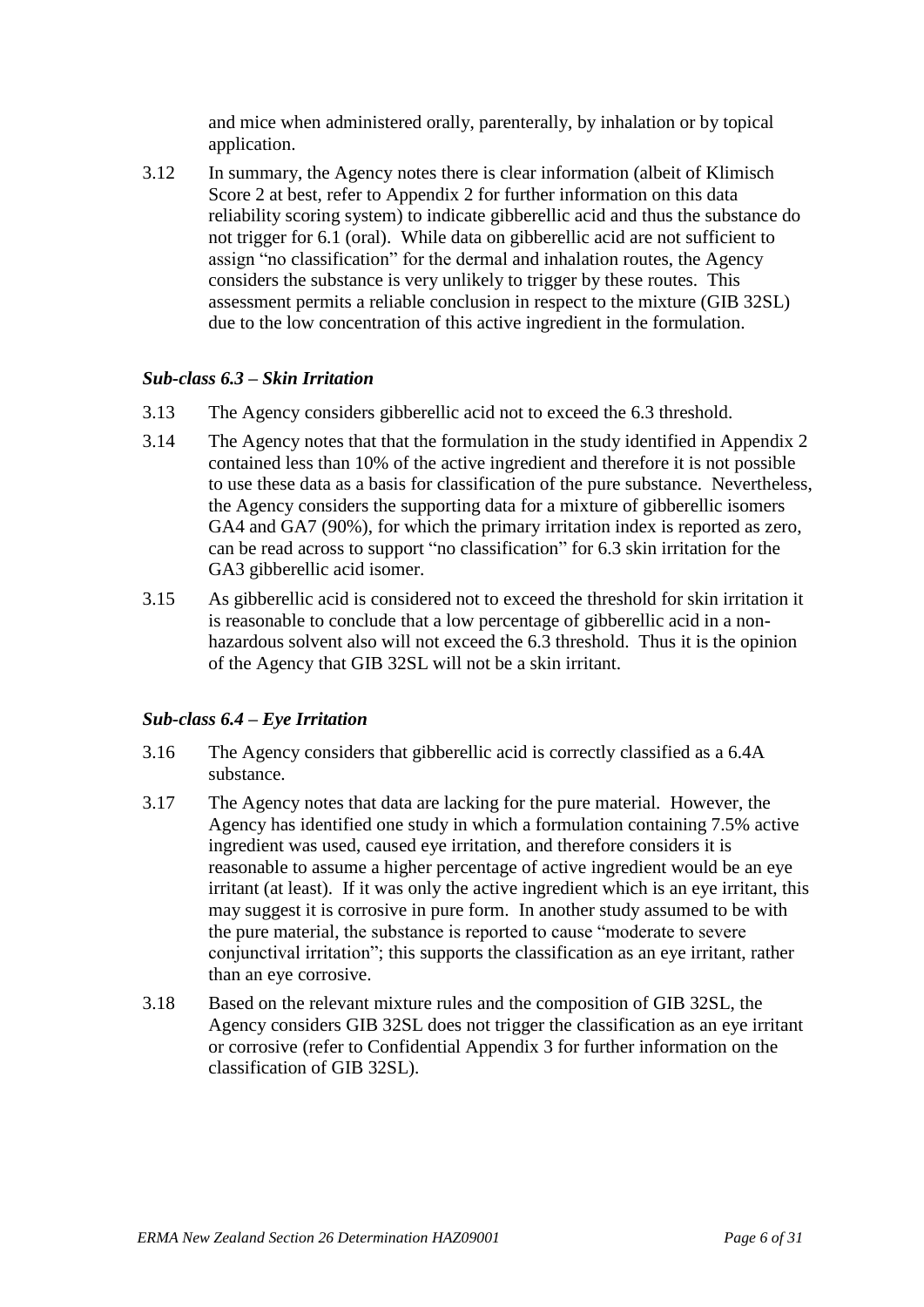### *Sub-class 6.5 – Respiratory (6.5A) and Contact (6.5B) Sensitisation*

- 3.19 No information was located to indicate that gibberellic acid or component B would be respiratory sensitisers (6.5A). It is therefore considered there is no information to classify GIB 32SL for respiratory sensitisation.
- 3.20 With respect to contact sensitisation (6.5B), the Agency notes that a negative finding was found for gibberellic acid as a 10% formulation. However, this is not suitable information to form a basis for classification of the pure active ingredient.
- 3.21 The Agency therefore considers there is insufficient data to classify GIB 32SL for contact sensitisation.

### *Sub-class 6.6 – Mutagenicity*

- 3.22 The Agency notes that the results for gibberellic acid (GA3 and GA4/GA7 mixtures) are negative with the possible exception of tests for clastogenicity in human lymphocytes and Chinese hamster cells. The Agency notes that, although one study indicates a possible positive response, the detail provided in the study, including dose levels, is inappropriate.
- 3.23 The Agency also notes there appear to be no *in vivo* data available for any gibberellins.
- 3.24 Overall, the information available does not provide sufficient evidence to support a mutagenicity classification for gibberellic acid. Therefore considering the low concentration of gibberellic acid in a non-hazardous solvent the Agency concludes there are insufficient data to assign a classification to GIB 32SL as well.

### *Sub-class 6.7 – Carcinogenicity*

- 3.25 The Agency notes two carcinogenicity studies on gibberellic acid were located. However due to an insufficient level of detail, including a lack of information on study design, justification for species, route and dosing regime and a lack of information on appropriate background data, neither study was considered of adequate reliability to assign a carcinogenicity classification. The Agency therefore considers that insufficient information is available to assign gibberellic acid a 6.7 classification.
- 3.26 Thus based on component data and mixture rules there is insufficient information to assign a carcinogenicity classification to GIB 32SL.

### *Sub-class 6.8 – Reproductive/Developmental Toxicity*

- 3.27 The developmental studies identified support the view that gibberellic acid is unlikely to be a developmental toxicant.
- 3.28 With respect to reproductive toxicity via lactation, the Agency considers the data are insufficient.
- 3.29 Overall, the Agency considers there is insufficient information to support a developmental/reproductive classification conclusion for gibberellic acid.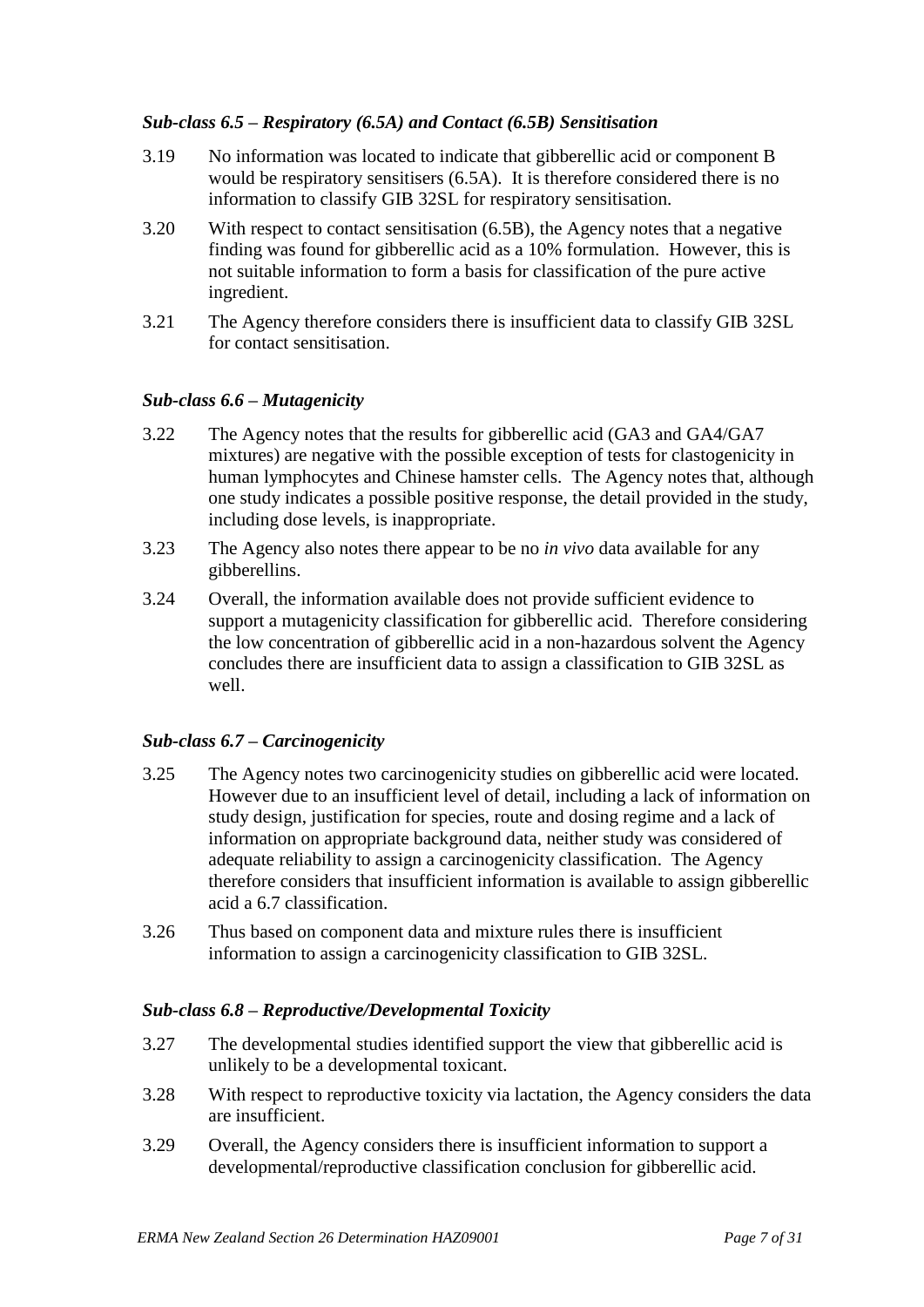3.30 Thus there is insufficient information to assign developmental or reproductive classifications to GIB 32SL.

### *Sub-class 6.9 – Target Organ Toxicity*

- 3.31 The Agency notes that the repeat dose studies carried out on gibberellic acid, most notably the 13 week study in rats for which sufficient information is available, indicate that the LOAEL (Lowest Observable Adverse Effect Level) value is above the threshold for classification for target organ systemic toxicity.
- 3.32 The Agency therefore considers that gibberellic acid does not trigger the threshold for target organ toxicity and therefore it is concluded that the information available supports a "no classification" conclusion.
- 3.33 Considering the low concentration of gibberellic acid in a non-hazardous solvent the Agency considers that target organ toxicity classification will not be triggered for GIB 32SL either.

### *Summary of the Class 6 Toxicity classifications of GIB 32SL*

- 3.34 As reported in Table 3.3, the Agency considers gibberellic acid to be an eye irritant and is assigned a 6.4A classification. Based on component data, GIB 32SL does not trigger the classification as an eye irritant.
- 3.35 The Agency considers the available information indicates gibberellic acid is not classified as an acute oral toxicant, a skin irritant, or a target organ toxicant. Based on component data and mixture rules, GIB 32SL does not trigger these classifications either.
- 3.36 With respect to the remainder of the class 6 hazard classifications, the Agency notes there is insufficient data or a lack of data to classify gibberellic acid for these endpoints.
- 3.37 In summary, based on component information and mixture rules GIB 32SL is not expected to exceed any of the Class 6 toxicity hazard thresholds.

### **Class 9: Ecotoxicity and environmental fate**

#### *Sub-class 9.1 – Aquatic ecotoxicity, fate and degradation*

- 3.38 The Agency considered the acute and chronic aquatic toxicity of gibberellic acid and it's bioaccumulative and persistence properties when classifying it under this sub-class (refer to Appendix 2 for further information).
- 3.39 With respect to the aquatic fate and degradation of gibberellic acid, the Agency considers gibberellic acid is not bioaccumulative based on the log Kow and is considered to be rapidly degradable. Based on component data and mixture rules, the Agency expects GIB 32SL not to be bioaccumlative and rapidly degradable.
- 3.40 With respect to the aquatic toxicity of gibberellic acid, gibberellic acid is classified as 9.1D due to its toxicity to algae, lack of bioaccumulation and rapid degradability. However based on component data and mixture rules, the Agency considers that GIB 32SL will not trigger any 9.1 classification.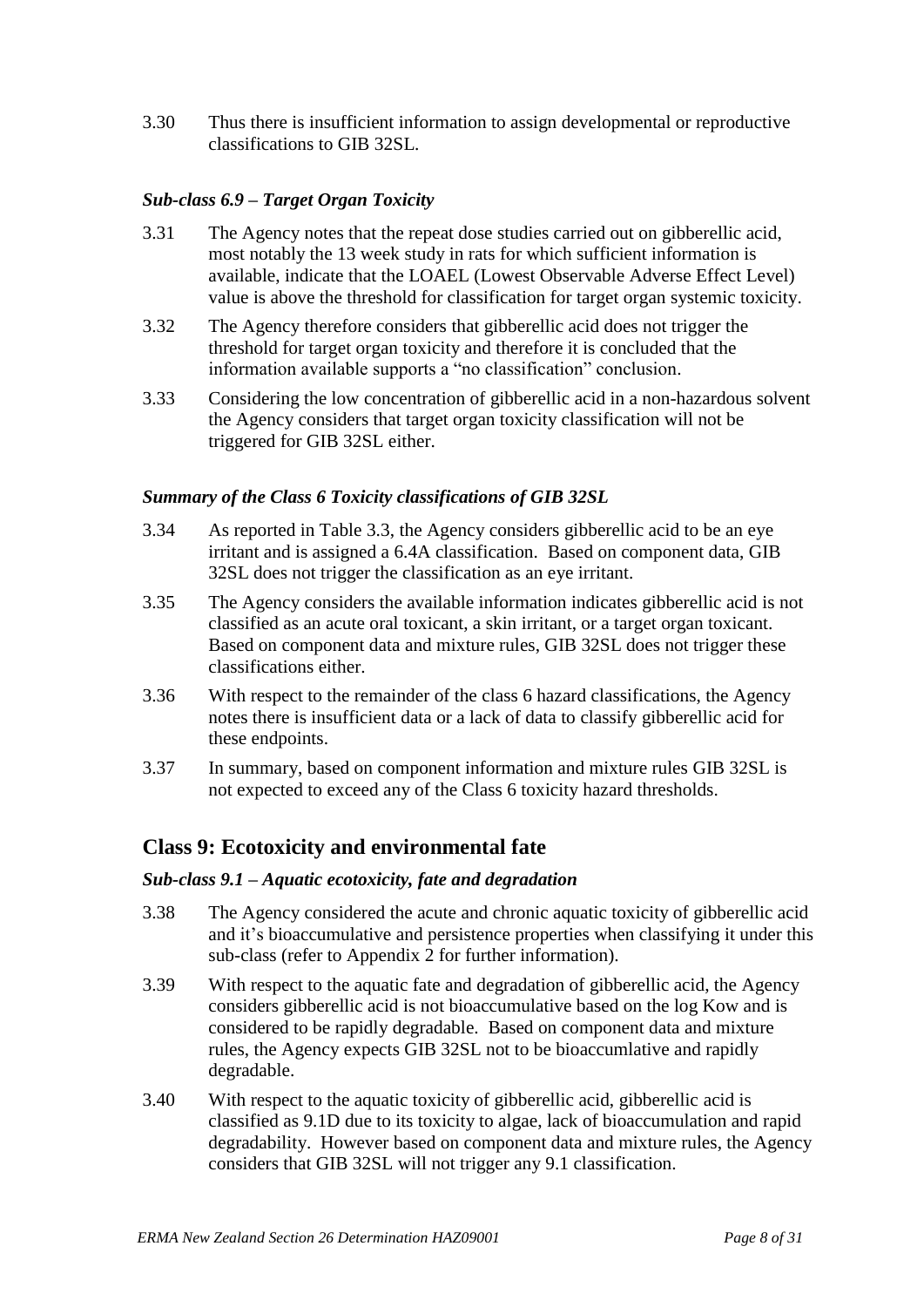### *Sub-class 9.2 – Soil ecotoxicity and terrestrial fate*

- 3.41 With respect to terrestrial fate and degradation, based on the data (summarised in Table A2.8), gibberellic acid is considered to meet the HSNO criteria for degradability in the soil in less than 30 days.
- 3.42 A summary of the information available on the toxicity of gibberellic acid to soil dwelling macro-organisms, soil microbial function and terrestrial plants is provided in Table A2.9.
- 3.43 Based on the lack of data, the Agency is not able to classify gibberellic acid or GIB 32SL as being ecotoxic in the soil environment.

### *Sub-class 9.3 – Terrestrial vertebrate ecotoxicity*

- 3.44 The Agency notes the mammalian toxicity of gibberellic acid has been addressed under sub-class 6. Table A2.10 in Appendix 2 summarises the key endpoints for both mammalian and avian toxicity.
- 3.45 Based on the information shown in this table, the Agency considers gibberellic acid and thus GIB 32SL does not exceed the threshold for toxicity to terrestrial vertebrates.

#### *Sub-class 9.4 – Terrestrial invertebrate ecotoxicity*

3.46 The Agency considers that based on the information that is provided in Table A2.11, gibberellic acid and thus GIB 32SL does not exceed the threshold for toxicity to terrestrial invertebrates.

### *Summary of the Class 9 Ecotoxicity classifications of GIB 32SL*

- 3.47 The Agency considers gibberellic acid triggers the classification as an aquatic ecotoxicant. However, there is insufficient information in order to classify gibberellic acid as a soil ecotoxicant.
- 3.48 With respect to both the terrestrial vertebrate and terrestrial invertebrate ecotoxicity of gibberellic acid, the Agency considers the information supports a "no classification" conclusion for gibberellic acid.
- 3.49 The Agency has used component data and the mixture rules to determine that GIB 32SL does not exceed the threshold for aquatic ecotoxicity.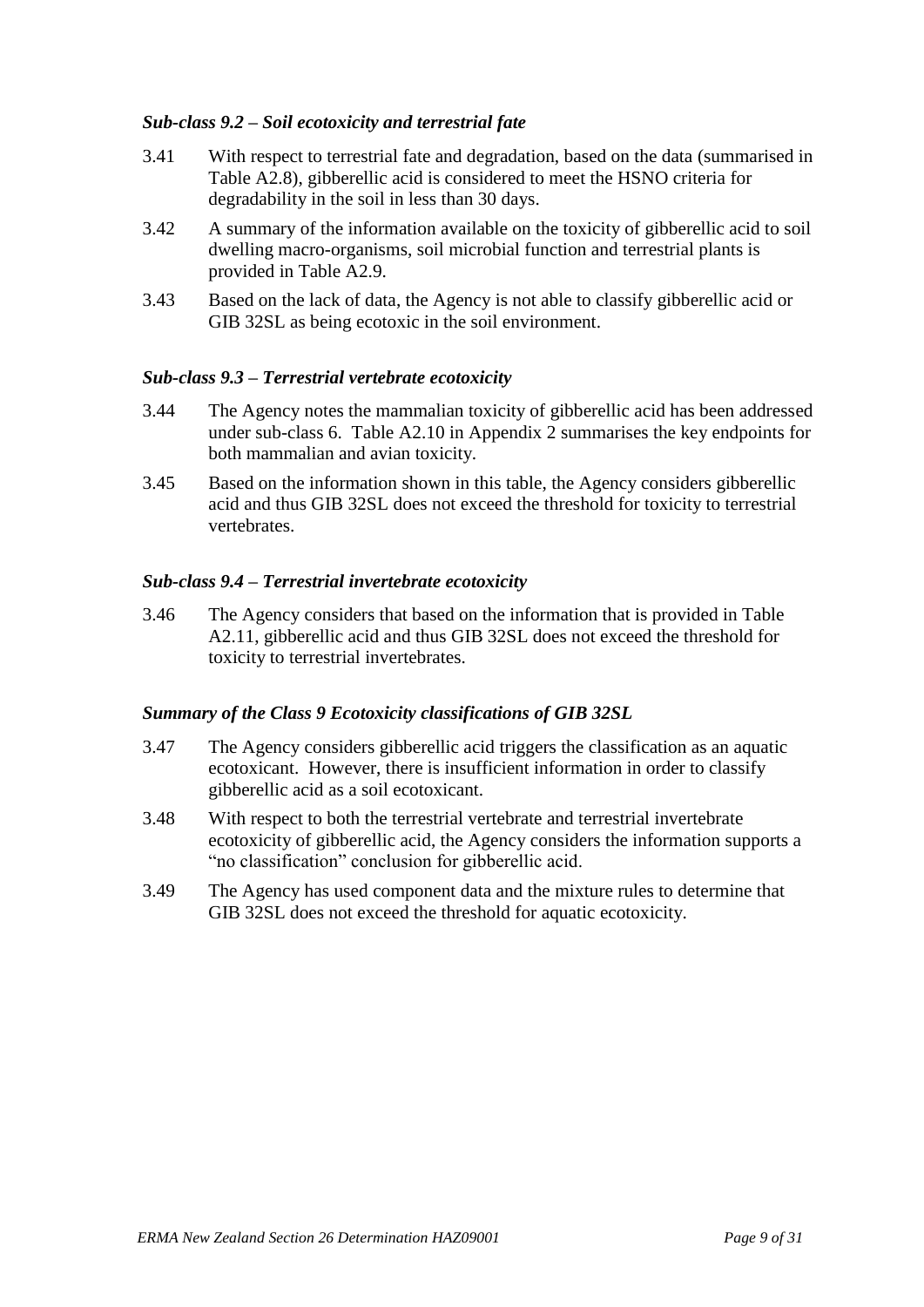# **Recommended Determination**

If the Authority is of the view that GIB 32SL is not hazardous under the HSNO Act, then the Authority may:

- a) determine that GIB 32SL as defined is not hazardous pursuant to section 26 of the HSNO Act 1996; and
- b) direct the Chief Executive to arrange for notice of this determination to be placed in the Gazette.

Lynne Waterson, Applications Manager, Hazardous Substances Group Date:

# **Determination by the Authority**

The recommended determination is approved.

**Richard Woods Chair** Date: 25 August 2009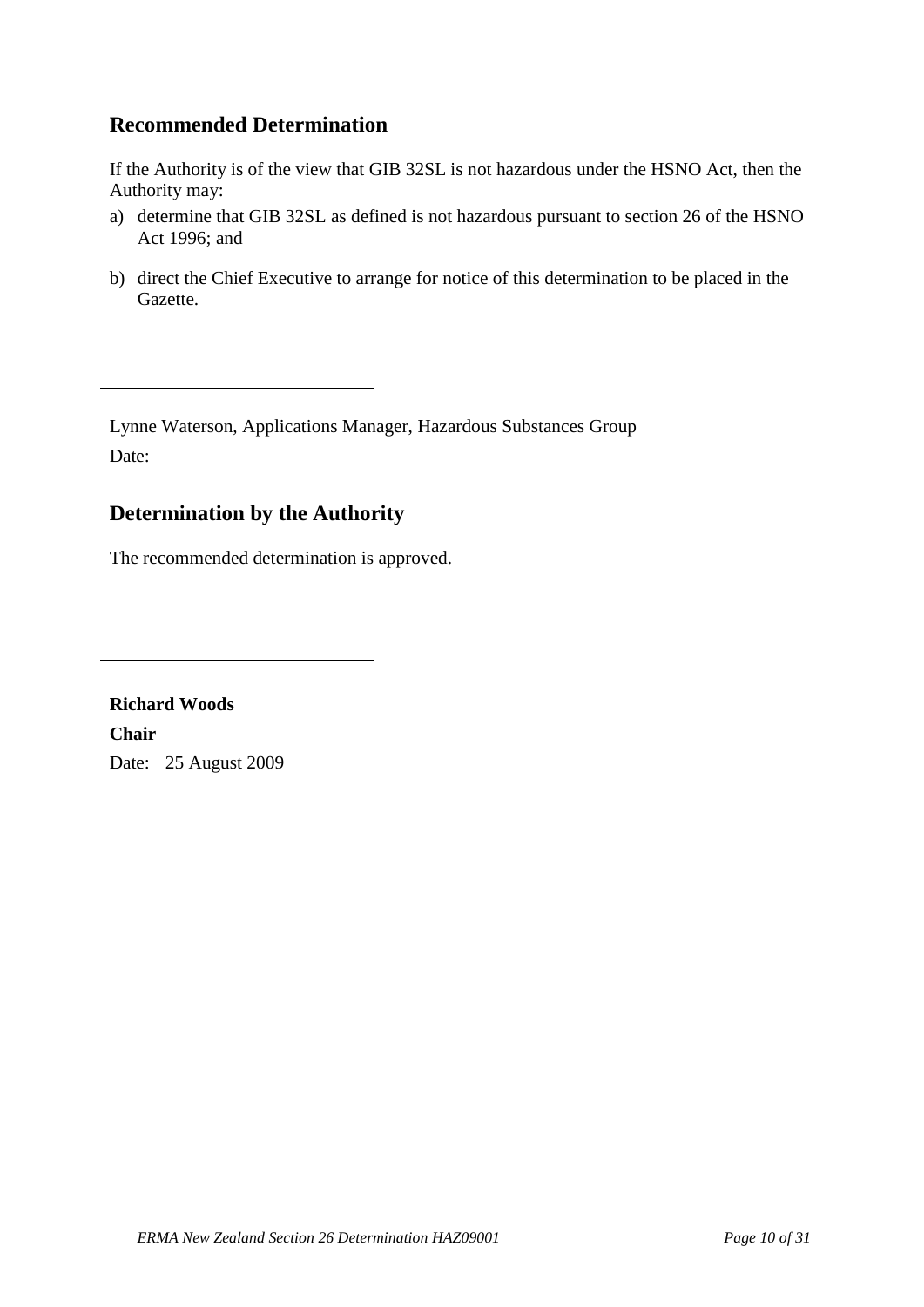# **APPENDIX 1: REFERENCES**

ERMA New Zealand (2008a). User Guide to HSNO Thresholds and Classifications. ERMA New Zealand, Wellington.

European Union (2006). Regulation (EC) No 1907/2006 of the European Parliament and of the Council of 18 December 2006 concerning the Registration, Evaluation, Authorisation and Restriction of Chemicals (REACH), establishing a European Chemicals Agency, amending Directive 1999/45/EC and repealing Council Regulation (EEC) No 793/93 and Commission Regulation (EC) No 1488/94 as well as Council Directive 76/769/EEC and Commission Directives 91/155/EEC, 93/67/EEC, 93/105/EC and 2000/21/EC.<http://reach.jrc.it/>

EU (2008). DAR Gibberellic acid

Klimisch, HJ, Andreae, E, Tillman, U (1997). A systematic approach for evaluating the quality of experimental and ecotoxicological data. *Regulatory Toxicology and Pharmacology*  $25: 1-5.$ 

OECD (1990). Manual for Investigation of HPV Chemicals. [http://www.oecd.org/document/21/0,3343,en\\_2649\\_34379\\_1939669\\_1\\_1\\_1\\_1,00.html](http://www.oecd.org/document/21/0,3343,en_2649_34379_1939669_1_1_1_1,00.html) Retrieved 23 January 2008.

HSDB Hazardous Substances Data Bank (USA): [http://toxnet.nlm.nih.gov/cgi](http://toxnet.nlm.nih.gov/cgi-bin/sis/search/f?./temp/~a7FMjT:1)[bin/sis/search/f?./temp/~a7FMjT:1](http://toxnet.nlm.nih.gov/cgi-bin/sis/search/f?./temp/~a7FMjT:1) (Record for gibberellic acid, CAS 77-06-5)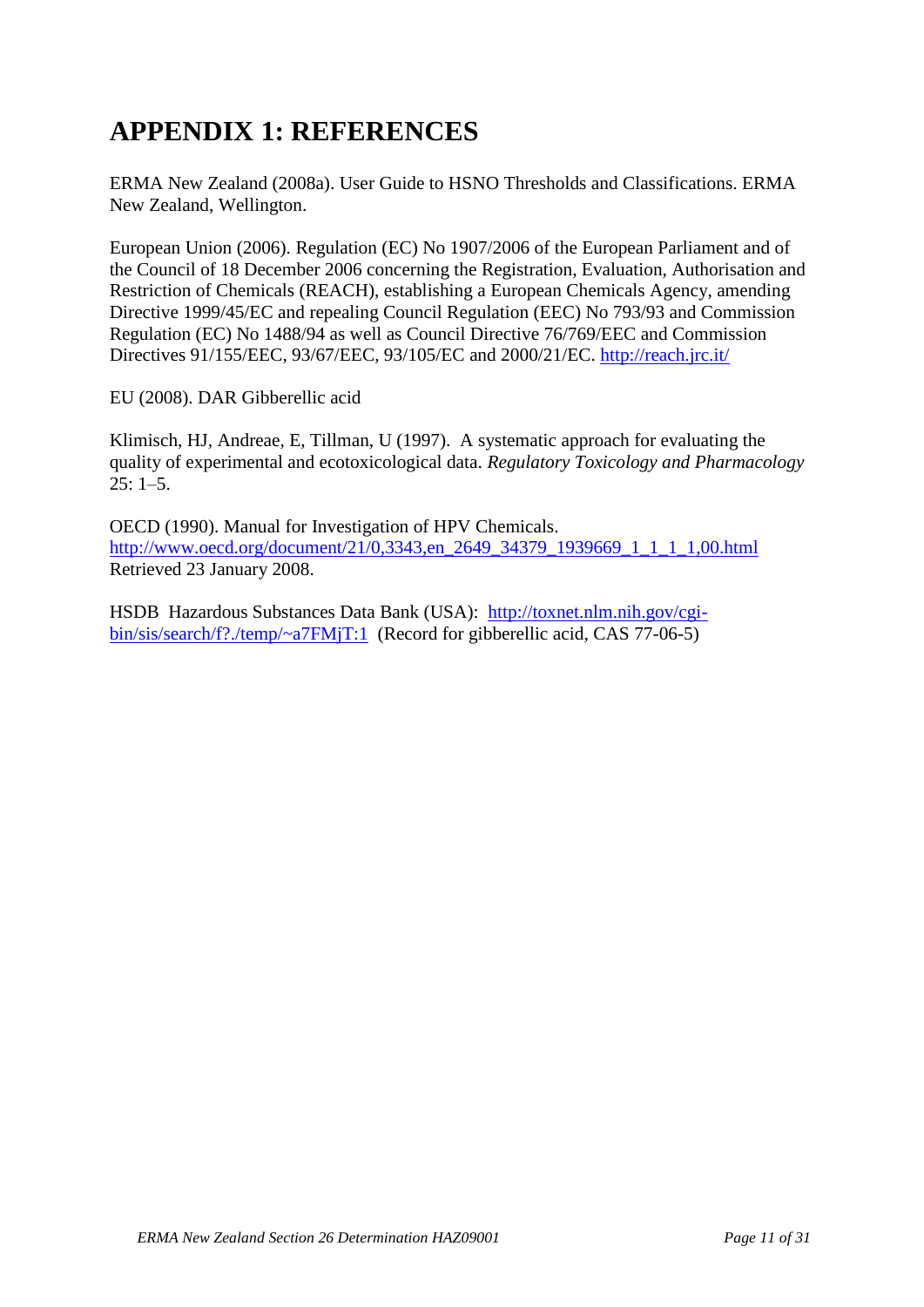# **APPENDIX 2: HAZARD CLASSIFICATION**

# **Classification of GIB 32SL**

Formulation data were not provided for any endpoint for GIB 32SL so classification was estimated using information on the effects of the components and mixture rules. Details of the components and the methods used to derive the classifications are presented in Table A2.1. The relevant sections of the User Guide to Thresholds and Classifications under the HSNO Act (ERMA 2008a) that describe the mixture rules are listed in Table A2.2.

The Agency has provided a summary of the toxicity, ecotoxicity and environmental fate data in Tables A2.5 to A2.12.

# **Data quality – overall evaluation**

The Agency has adopted the Klimisch et al (1997) data reliability scoring system for evaluating data used in the hazard classification and risk assessment of chemicals (section 1.2.4 in ERMA 2008a). The data used by The Agency to classify GIB 32SL are predominantly the classifications which have been officially gazetted during the transfer process and are publicly available through the HSNO Chemical Classification Information Database (CCID) (ERMA 2008b). The Agency also searched and found information to fill the existing data gaps as much as possible and to update the existing information.

| Table Amo, I hypical and chemical properties of GTD short. |                              |                |                  |
|------------------------------------------------------------|------------------------------|----------------|------------------|
| <b>Test</b>                                                | <b>GIB 32SL</b>              | <b>Method</b>  | <b>Reference</b> |
| Appearance                                                 | Amber translucent liquid     | No information | Application      |
| Odour                                                      | No information               |                |                  |
| Density at $20^{\circ}$ C                                  | 1.046 g/ml at $20^{\circ}$ C | No information | Application      |
| Surface tension                                            | No information               |                |                  |
| pH                                                         | 7.0 $(1\% \text{ V/v})$      | No information | Application      |
| Dynamic viscosity                                          | No information               |                |                  |
| Flash point                                                | No information               |                |                  |
| Auto flammability                                          | No information               |                |                  |
| Explosive                                                  | No information               |                |                  |
| properties                                                 |                              |                |                  |

**Table A2.0: Physical and chemical properties of GIB 32SL.**

| Table A2.1: Summary of the toxicity and ecotoxicity hazard classifications of GIB 32SL |  |  |  |  |  |
|----------------------------------------------------------------------------------------|--|--|--|--|--|
|----------------------------------------------------------------------------------------|--|--|--|--|--|

| <b>Hazardous Property</b> | <b>Agency's Classification</b> | <b>Classification</b> | Component(s) driving |
|---------------------------|--------------------------------|-----------------------|----------------------|
|                           |                                | <b>Method</b>         | classification       |
| 6.1 oral                  | None                           | Mixture rules         | None                 |
| 6.1 dermal                | None                           | Mixture rules         | None                 |
| 6.1 inhalation            | None                           | Mixture rules         | None                 |
| $6.3/8.2$ Skin            | None                           | Mixture rules         | None                 |
| irritation/corrosion      |                                |                       |                      |
| $6.4/8.2$ Eye             | None                           | Mixture rules, and    | None                 |
| irritation/corrosion      |                                | "expert judgment"     |                      |
|                           |                                | (see comment in       |                      |
|                           |                                | appendix)             |                      |
| 6.5 Respiratory           | None                           | Mixture rules         | None                 |
| sensitization             |                                |                       |                      |
| 6.5 Contact               | None                           | Mixture rules         | None                 |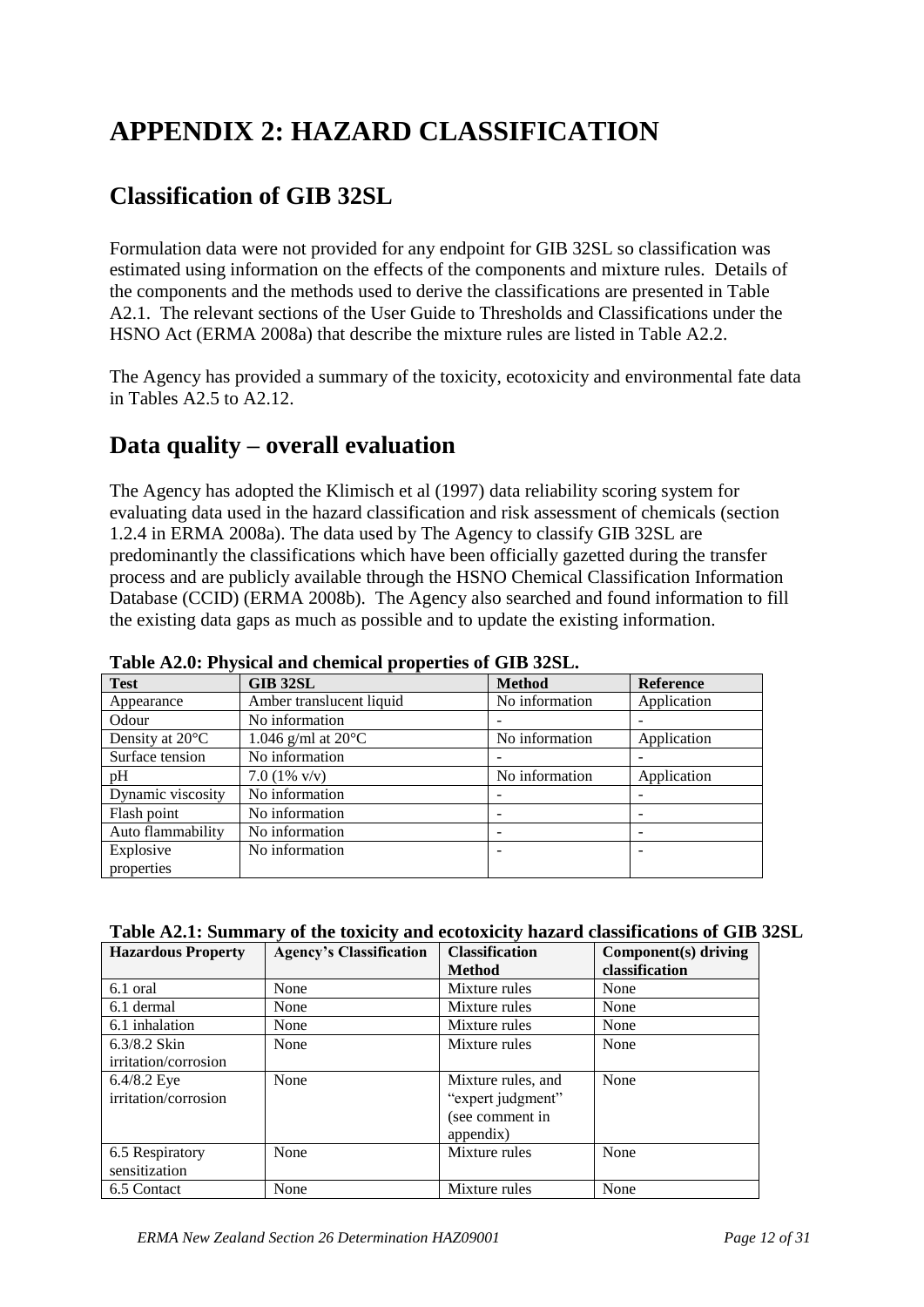| <b>Hazardous Property</b>  | <b>Agency's Classification</b> | <b>Classification</b> | Component(s) driving  |
|----------------------------|--------------------------------|-----------------------|-----------------------|
|                            |                                | <b>Method</b>         | classification        |
| sensitisation              |                                |                       |                       |
| 6.6 Mutagenicity           | None                           | Mixture rules         | None                  |
| 6.7 Carcinogenicity        | None                           | Mixture rules         | None                  |
| 6.8 Reproductive           | None                           | Mixture rules         | None                  |
| developmental toxicity     |                                |                       |                       |
| 6.9 Target organ           | None                           | Mixture rules         | None                  |
| systemic toxicity          |                                |                       |                       |
| 9.1 Aquatic ecotoxicity    | None                           | Mixture rules         | None                  |
| <b>Aquatic Persistence</b> | None                           | Mixture rules         | None                  |
| <b>Bioaccumulative</b>     | None                           | Mixture rules         | None                  |
| 9.2 Soil ecotoxicity       | ND                             | NA                    | NA.                   |
| Soil Persistence           | None                           | Mixture rules         | None                  |
| 9.3 Terrestrial            | None                           | NA.                   | No components trigger |
| vertebrate ecotoxicity     |                                |                       | this classification   |
| 9.4 Terrestrial            | None                           | NA                    | No components trigger |
| invertebrate ecotoxicity   |                                |                       | this classification   |

ND= no data,

NA= not applicable

### **Table A2.2: Location of mixture rules within the HSNO Thresholds and Classifications User Guide (V2.0. March 2008).**

| <b>Hazard</b>                                            | <b>User Guide to HSNO</b>        |
|----------------------------------------------------------|----------------------------------|
|                                                          | <b>Thresholds and</b>            |
|                                                          | <b>Classifications Reference</b> |
| Subclass 6.1 Acute Toxicity                              | Part V, Chapter 10, Page 12      |
| Subclass 6.3/8.2 Skin Irritancy/Corrosivity              | Part V, Chapter 11, Page 7       |
| Subclass 6.4/8.3 Eye Irritancy/Corrosivity               | Part V, Chapter 12, Page 9       |
| Subclass 6.5 Contact and Respiratory Sensitisation       | Part V, Chapter 13, Page 8       |
| Subclass 6.6 Mutagenicity                                | Part V, Chapter 14, Page 5       |
| Subclass 6.7 Carcinogenicity                             | Part V, Chapter 15, Page 8       |
| Subclass 6.8 Reproductive Developmental Toxicity         | Part V, Chapter 16, Page 11      |
| Subclass 6.9 Target Organ Systemic Toxicity              | Part V, Chapter 17, Page 10      |
| Subclass 9.1 Aquatic Ecotoxicity                         | Part VI, Chapter 19, Page 18     |
| Subclass 9.2 Soil Ecotoxicity                            | Part VI, Chapter 20, Page 8      |
| Subclass 9.3 Terrestrial Vertebrate Ecotoxicity          | Part VI, Chapter 21, Page 7      |
| <b>Subclass 9.4 Terrestrial Invertebrate Ecotoxicity</b> | Part VI, Chapter 22, Page 5      |

# **Identity of the Active Ingredient**

General data about gibberellic acid are provided in the Tables A2.3 and A2.4.

|                                                                    | <b>CAS number: 77-06-5</b>             |  |  |
|--------------------------------------------------------------------|----------------------------------------|--|--|
| 3S, 3aS, 4S, 4aS, 7S, 9aR, 9bR, 12S) - 7, 12-<br><b>IUPAC</b> name |                                        |  |  |
|                                                                    | dihydroxy-3-methyl-6-methylene-2-      |  |  |
|                                                                    | oxoperhydro-4a,7-methano,9b,3-         |  |  |
|                                                                    | propenol(1,2-b)furan-4-carboxylic acid |  |  |
| <b>Common name</b>                                                 | Gibberellic acid (GA3)                 |  |  |
| <b>Molecular formula</b>                                           | $C_{19}H_{22}O_6$                      |  |  |
| Molecular weight                                                   | 346.37                                 |  |  |
| <b>Structural formula</b>                                          | A tetracyclic dihydroxylactonic acid.  |  |  |
|                                                                    | See figure 1                           |  |  |

### **Table A2.3: Identification of gibberellic acid (GA3).**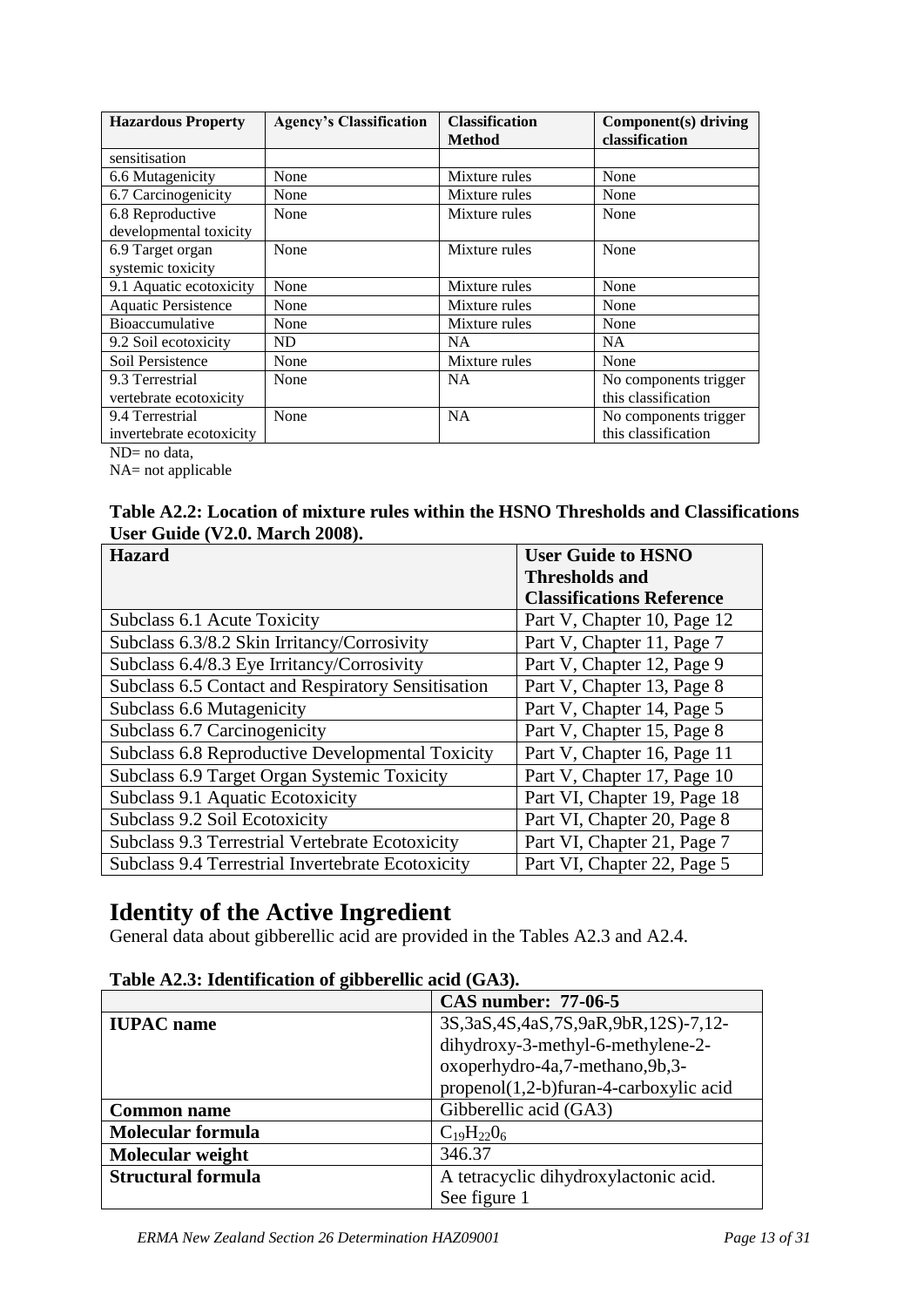| <b>Purity</b>                           | The application indicates 90% content of |           |
|-----------------------------------------|------------------------------------------|-----------|
|                                         | gibberellic acid (GA3)                   |           |
| <b>Significant impurities/additives</b> | ISO gibberellic acid GA3:<br>4%          |           |
| (% concentration)                       | ISO gibberellic acid A3:<br>5%           |           |
|                                         | gibberellic acid GA8:                    | 0.5%      |
|                                         | (Water:                                  | $0.5\%$ ) |
| <b>Known</b> uses                       | Plant growth regulator                   |           |
| <b>HSNO</b> classification              | 6.4A, 9.1D                               |           |
| Other classification & labelling        | No information                           |           |



## **Figure 1: Structural formula of gibberellic acid.**

Physical and chemical properties of gibberellic acid relevant to the interpretation of ecotoxicity test, environmental fate and exposure assessment are summarised in Table A2.4.

**Table A2.4: Physical and chemical properties of gibberellic acid (GA3)**

| <b>Property</b>                       | <b>Result</b>                                                                                                                                                           | <b>Test method</b> | <b>Reference</b>                    |
|---------------------------------------|-------------------------------------------------------------------------------------------------------------------------------------------------------------------------|--------------------|-------------------------------------|
| Colour                                | ND                                                                                                                                                                      |                    |                                     |
| Physical state                        | ND                                                                                                                                                                      |                    |                                     |
| Odour                                 | ND                                                                                                                                                                      |                    |                                     |
| Vapour pressure                       | $2.1x10^{-13}$ mm Hg at 25°C.<br>(Equivalent to $2.8x10^{-11}$ Pa.)                                                                                                     | No information     | <b>HSDB</b>                         |
| Henry's Law constant                  | $7.5 \times 10^{-7}$ Pa m <sup>3</sup> /mol at 25 <sup>o</sup> C                                                                                                        | calculated         | EU assessment<br>2008               |
| Melting range                         | $233 - 235$ °C                                                                                                                                                          | No information     | <b>ERMA</b> internal<br>database    |
| <b>Relative Density</b>               | 0.6 g/ml at $20^{\circ}$ C.                                                                                                                                             | No information     | <b>HSDB</b>                         |
| Water Solubility                      | $5000$ mg/L                                                                                                                                                             | No information     | <b>ERMA</b> internal<br>database    |
| Solvent Solubility<br>$(20^{\circ}C)$ | At 20 $^{\circ}$ C (98%)<br>n-hexane $< 0.01$ g/L<br>toluene $< 0.01$ g/L<br>dichloromethane 0.032 g/L<br>methanol 273 g/L<br>acetone 30.8 g/L<br>ethyl acetate 3.1 g/L | No information     | EU assessment<br>2008               |
| pH                                    | $\overline{4}$                                                                                                                                                          | No information     | <b>ERMA</b> internal<br>database    |
| Log Kow                               | $log Kow = 0.24$                                                                                                                                                        | No information     | Hansch, C., Leo,<br>A., D. Hoekman. |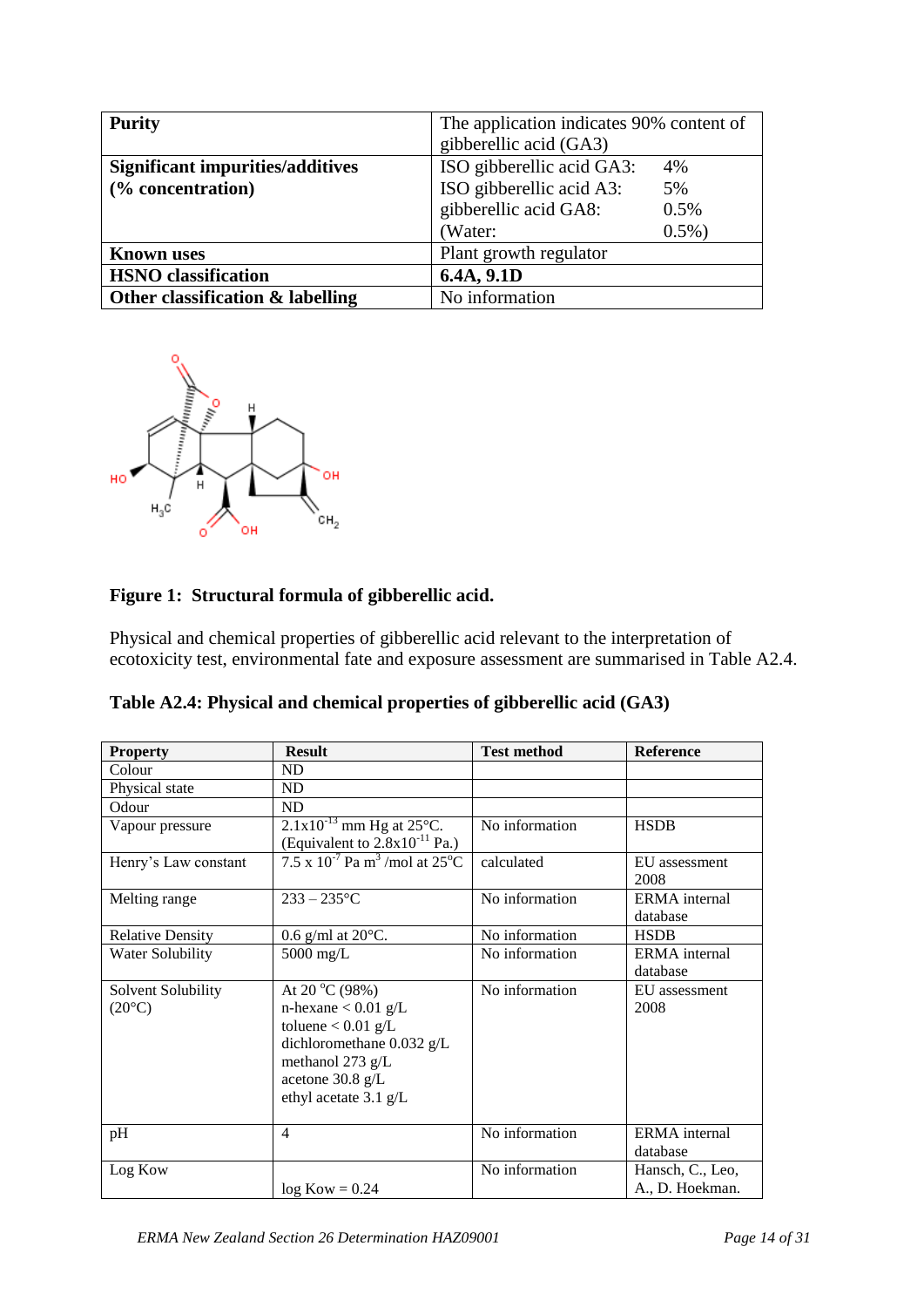|                        |                                         | Exploring QSAR -<br>Hydrophobic,<br>Electronic, and<br>Steric Constants.<br>Washington, DC:<br>American<br>Chemical Society.,<br>1995 |  |
|------------------------|-----------------------------------------|---------------------------------------------------------------------------------------------------------------------------------------|--|
| Flammability           | $GA_3$ is not highly flammable          | EU assessment<br>2008                                                                                                                 |  |
| Autoflammability       | The compound is not auto-<br>flammable  | EU assessment<br>2008                                                                                                                 |  |
| Explosive properties   | $GA3$ is not considered as<br>explosive | EU assessment<br>2008                                                                                                                 |  |
| <b>Surface Tension</b> | ND.                                     |                                                                                                                                       |  |
| Oxidizing properties   | $GA3$ has no oxidizing<br>properties    | EU assessment<br>2008                                                                                                                 |  |

 $ND=$  no data

# **Biological Hazards: Class 6 Toxicity**

#### **Table A2.5: Summary of toxicity data on gibberellic acid (GA3). ACUTE TOXICITY**

| <b>Acute oral toxicity</b>               |
|------------------------------------------|
| <b>SPECIES:</b> Mice                     |
| STRAIN: No information                   |
| TEST SUBSTANCE: acid                     |
| DOSE I EVEL S: $25 \sigma/k_{\Omega}$ by |

DOSE LEVELS: 25 g/kg bw NO/SEX/GROUP: No information ENDPOINT: Lethality REMARKS: No deaths observed in mice given single oral doses of 25 g/kg. VALUE: >25,000 mg/kg bw GLP: No informaton TEST GUIDELINES: No information REFERENCE SOURCE: Gosselin, R.E., R.P. Smith, H.C. Hodge. Clinical Toxicology of Commercial Products. 5th ed. Baltimore: Williams and Wilkins, 1984., p. II-351 cited in HSDB, USA. RELIABILITY (KLIMISCH SCORE): 2 SPECIES: Rats/Mice STRAIN: No information TEST SUBSTANCE: acid DOSE LEVELS: No information NO/SEX/GROUP: No information ENDPOINT: Lethality and signs of toxicity. REMARKS: In rats & mice it is relatively harmless when admin orally, parenterally, by inhalation, or by topical application. VALUE: No information GLP: No information TEST GUIDELINES: No information REFERENCE SOURCE: Gosselin, R.E., R.P. Smith, H.C. Hodge. Clinical Toxicology of Commercial Products. 5th ed. Baltimore: Williams and Wilkins, 1984., p. II-351 cited in HSDB, USA. RELIABILITY (KLIMISCH SCORE): 2 Oral: Human Exposure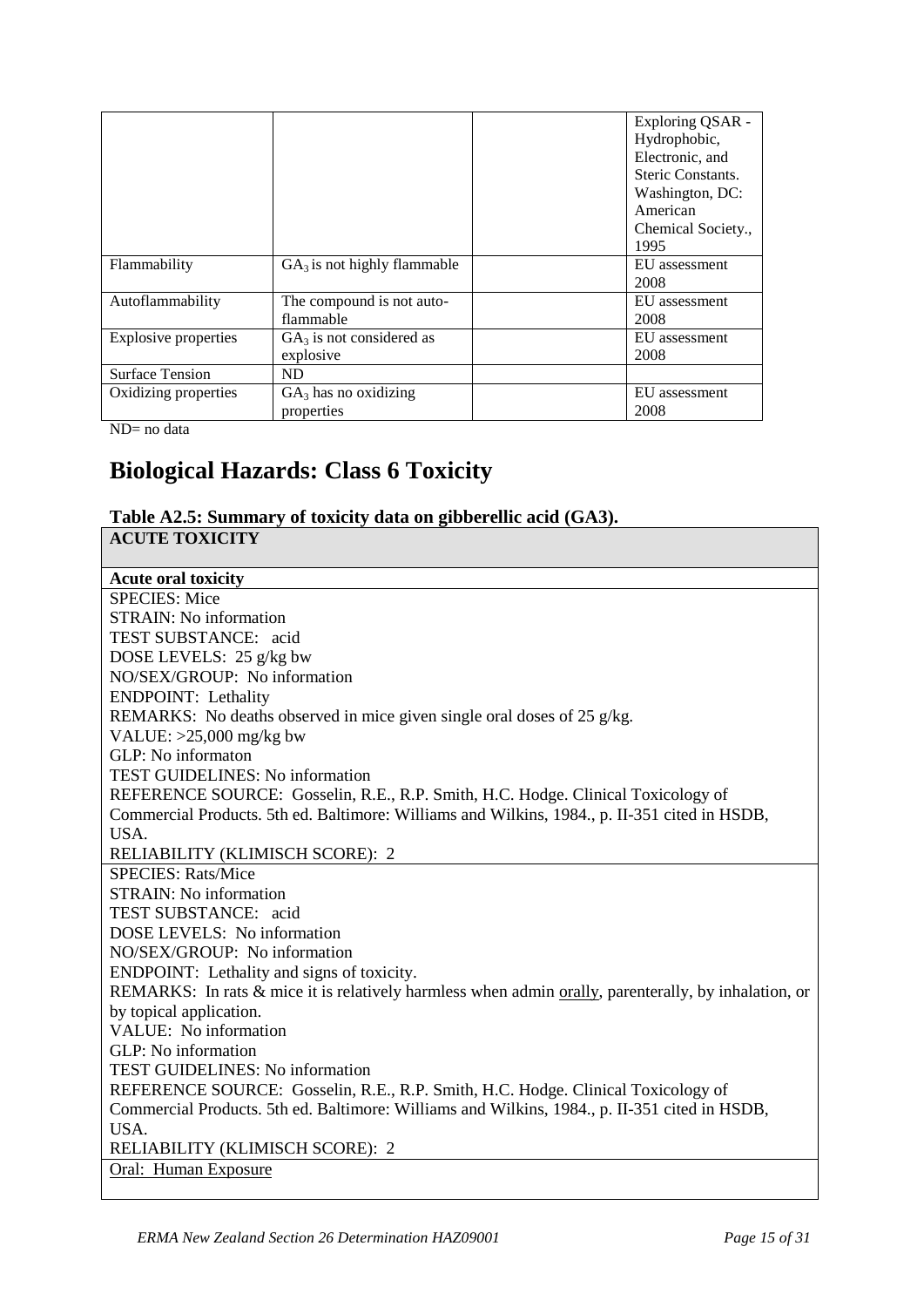If gibberellic acid has been swallowed there is no reason to expect adverse effects. REFERENCE SOURCE: U.S. Environmental Protection Agency/Office of Prevention, Pesticides, and Toxic Substances. Reigart, J.R., Roberts, J.R. Recognition and Management of Pesticide Poisonings. 5th ed. 1999. EPA Document No. EPA 735-R-98-003, and available in electronic format at: [http://www.epa.gov/pesticides/safety/healthcare p. 65\]](http://www.epa.gov/pesticides/safety/healthcare%20p.%2065) cited in HSDB, USA. RELIABILITY (KLIMISCH SCORE): 2 *Conclusion on classification: No classification for 6.1 (oral)* **Acute dermal toxicity** SPECIES: Rats/Mice STRAIN: No information TEST SUBSTANCE: acid DOSE LEVELS: No information NO/SEX/GROUP: No information ENDPOINT: Lethality and signs of toxicity. REMARKS: In rats & mice it is relatively harmless when admin orally, parenterally, by inhalation, or by topical application. VALUE: No information GLP: No information TEST GUIDELINES: No information REFERENCE SOURCE: Gosselin, R.E., R.P. Smith, H.C. Hodge. Clinical Toxicology of Commercial Products. 5th ed. Baltimore: Williams and Wilkins, 1984., p. II-351 cited in HSDB, USA. RELIABILITY (KLIMISCH SCORE): 2 *Conclusion on classification: Insufficient information* **Acute inhalation toxicity** SPECIES: Rats/Mice STRAIN: No information TEST SUBSTANCE: acid DOSE LEVELS: No information NO/SEX/GROUP: No information ENDPOINT: Lethality REMARKS: In rats & mice it is relatively harmless when admin orally, parenterally, by inhalation, or by topical application. VALUE: No information GLP: No information TEST GUIDELINES: No information REFERENCE SOURCE: Gosselin, R.E., R.P. Smith, H.C. Hodge. Clinical Toxicology of Commercial Products. 5th ed. Baltimore: Williams and Wilkins, 1984., p. II-351 cited in HSDB, USA. RELIABILITY (KLIMISCH SCORE): 2 *Conclusion on classification: Insufficient information* The Agency notes that there is clear information (albeit of Klimisch Score 2 at best) to indicate the substance does not trigger for 6.1 (oral). While data are not sufficient to assign "no classification" for the dermal and inhalation routes, the substance is very unlikely to trigger by these routes. This conclusion permits a reliable conclusion in respect to the mixture (GIB 32SL) due to the low concentration of this active ingredient in the formulation. **IRRITATION Eye irritation** SPECIES: Unknown STRAIN: Unknown TEST SUBSTANCE: Formulation containing 7.5% gibberellic acid (GA3) REMARKS: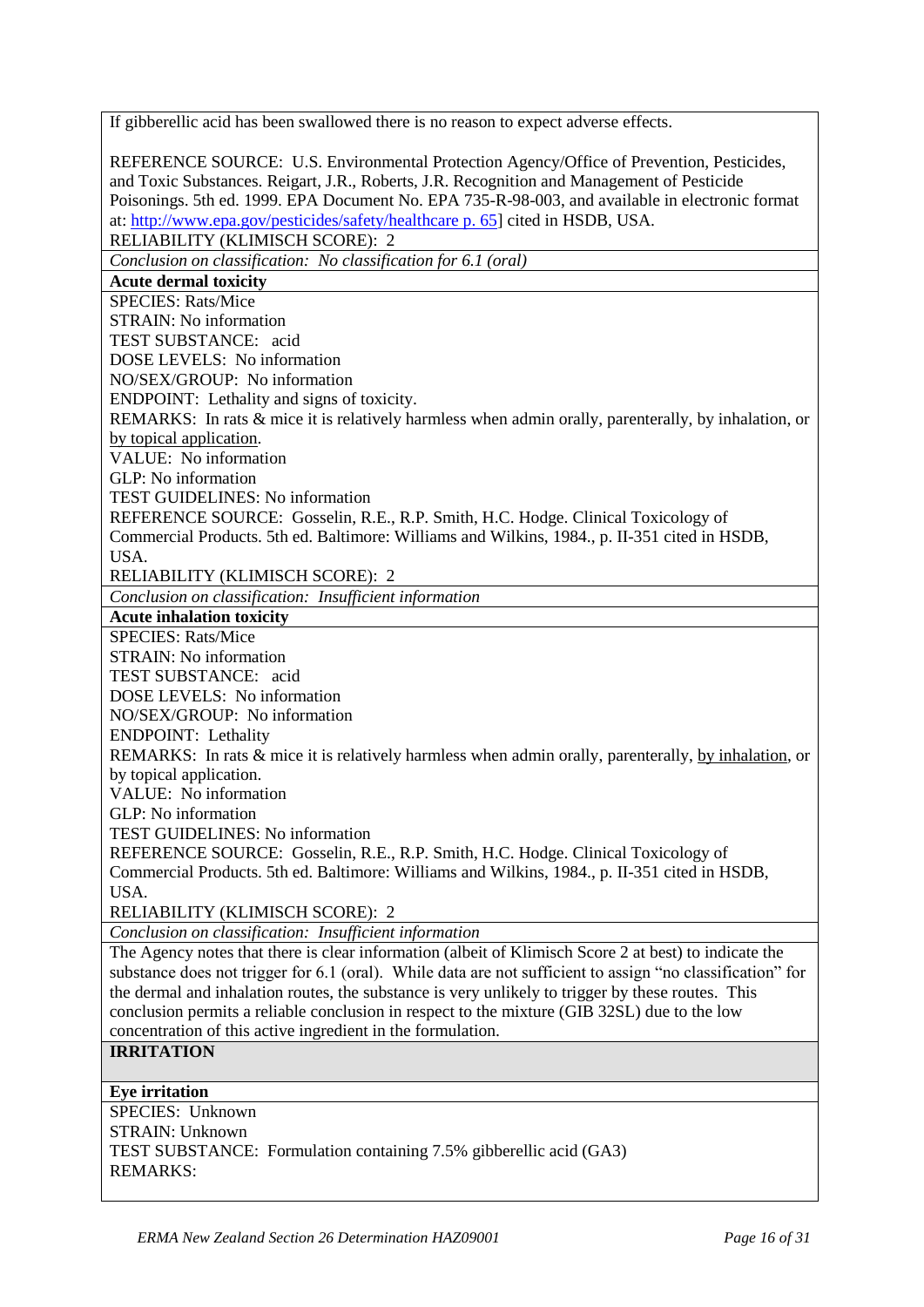Report 1: Eye irritation clearing in 7 days or less. AI 7.5% Tox category III (MRID 41591106) [USEPA RED 1995]

Report 2: Moderate to severe conjunctival irritation, reversible in 7 days, was found in eye irritation test in rabbits with gibberellic acid. http://www.horizononline.com/MSDS\_Sheets/353.txt [MSDS]

GLP: No information TEST GUIDELINES: No information REFERENCE SOURCE: 1. USEPA RED 1995 2. http://www.horizononline.com/MSDS\_Sheets/353.txt [MSDS] RELIABILITY (KLIMISCH SCORE):

The Agency notes that data are lacking for the pure material. Since one study a formulation containing 7.5% active ingredient caused eye irritation, it is reasonable to assume higher % of active ingredient would be an eye irritant (at least). If it was only the active ingredient which is an eye irritant, this may suggest it is corrosive in pure form. In the other study assumed to be with the pure material the substance is reported to cause "moderate to severe conjunctival irritation" this supports classification as an eye irritant, not an eye corrosive.

*Conclusion on classification: 6.4A.*

**Skin irritation**

SPECIES: Rabbit STRAIN: No information TEST SUBSTANCE: Formulation containing 7.5% gibberellic acid (GA3) REMARKS: Mild or slight irritant. AI 7.5% Tox category IV (MRID 41591107) GLP: No information TEST GUIDELINES: No information REFERENCE SOURCE: US EPA RED 1995 RELIABILITY (KLIMISCH SCORE): 4 SPECIES: Rabbit STRAIN: No information TEST SUBSTANCE: Formulation containing GA4 and GA7 (90%) [Note this is a different GA isomer]. REMARKS: Primary Irritation Score (PIS) is 0. GLP: No information TEST GUIDELINES: No information REFERENCE SOURCE: US EPA RED 1995 RELIABILITY (KLIMISCH SCORE): 2

Agency conclusion

The Agency notes that since the formulation contained less than 10% of the active ingredient it is not possible to use these data as a basis for classification of the pure substance. Nevertheless, the Agency considers the supporting data for a mixture of GA4 and GA7 (90%) for which the primary irritation index is reported as zero can be read across to support *no classification* for 6.3 skin irritation for GA3. *Conclusion on classification: No classification.*

#### **SENSITISATION**

| <b>Respiratory sensitisation</b> | <b>Contact sensitization</b>              |
|----------------------------------|-------------------------------------------|
| No information available.        | <b>SPECIES:</b> No information            |
|                                  | <b>STRAIN:</b> No information             |
|                                  | NO./SEX/GROUP: No information             |
|                                  | TEST SUBSTANCE: Formulation containing    |
|                                  | 10% gibberellic acid                      |
|                                  | REMARKS: Not a contact dermal sensitizer. |
|                                  | Tox category IV (MRID 41560406)           |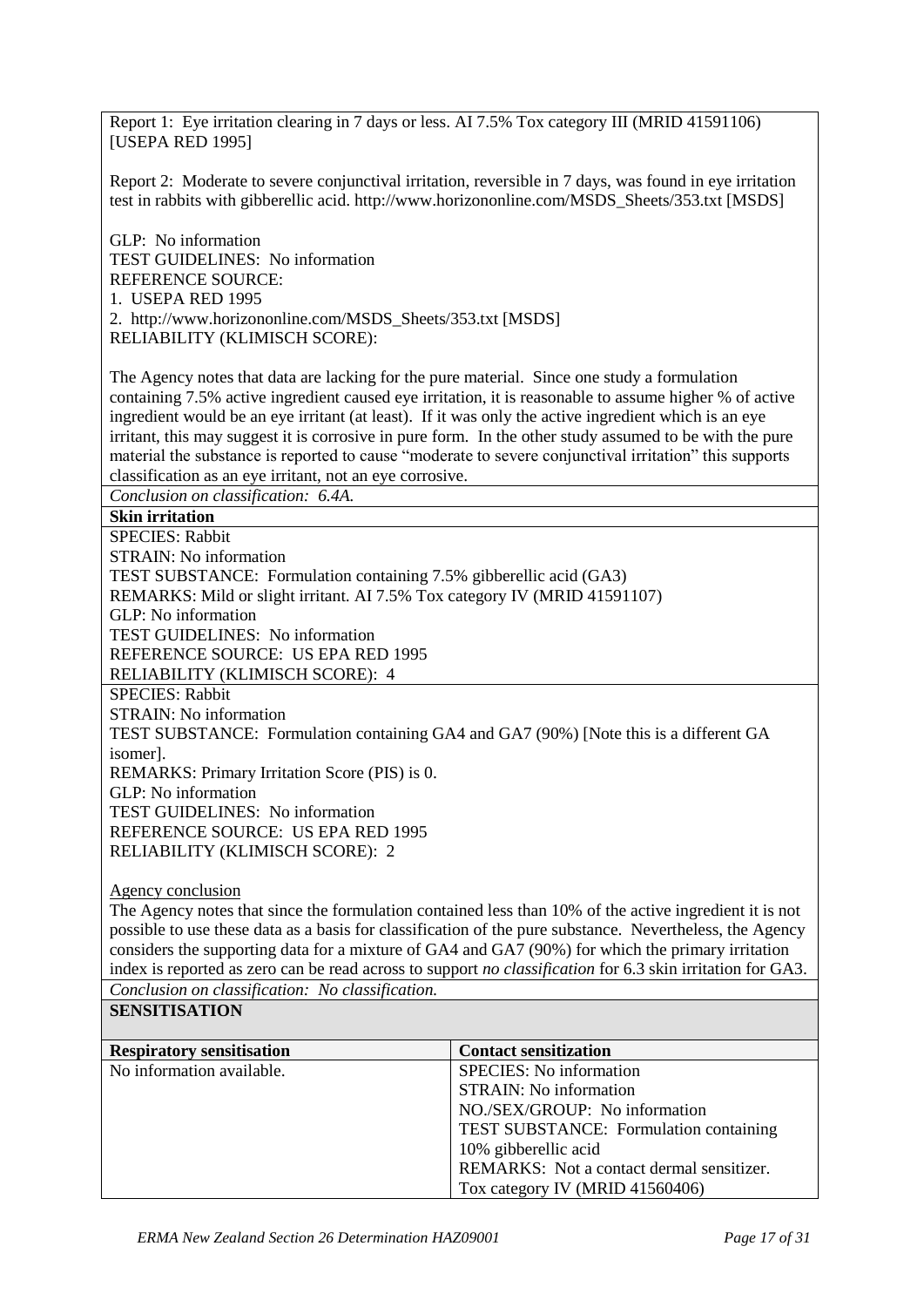|                                              | GLP: No information<br>TEST GUIDELINES: No information<br>REFERENCE SOURCE: USEPA RED 1995<br>RELIABILITY (KLIMISCH SCORE): 4                                                                       |
|----------------------------------------------|-----------------------------------------------------------------------------------------------------------------------------------------------------------------------------------------------------|
|                                              | The Agency notes that since negative finding was<br>for the substance as a 10% formulation this is not<br>suitable information to from a basis for<br>classification of the pure active ingredient. |
| Conclusion on classification: No information | Conclusion on classification: Insufficient data.                                                                                                                                                    |
| <b>MUTAGENICITY</b>                          |                                                                                                                                                                                                     |

### *In vitro* **studies**

| STUDY TYPE: Bacteria                                                                                   |
|--------------------------------------------------------------------------------------------------------|
| CELL TYPE: Salmonella typhimurium strains (TA 98, TA 100, TA 1535, and TA 1537) in the                 |
| presence and absence of Aroclor-induced rat or hamster liver S-9.                                      |
| TEST SUBSTANCE: acid                                                                                   |
| DOSE RATE: 0, 100, 333, 1000, 3333, and 10,000 µg/plate in the presence and absence of Aroclor-        |
| induced rat or hamster liver S-9.                                                                      |
| RESPONSE: Negative.                                                                                    |
| GLP: No information                                                                                    |
| TEST GUIDELINE: No guideline (but NTP protocol)                                                        |
| REFERENCE SOURCE: Zeiger E et al; Environ Mutagen 9:1-110 (1987)                                       |
| RELIABILITY (KLIMISCH SCORE): 2                                                                        |
| STUDY TYPE: Bacteria                                                                                   |
| CELL TYPE: Salmonella typhimurium strains TA 98, TA 100, TA 1535, TA 1537, and TA 1538                 |
| TEST SUBSTANCE: acid (GA3)                                                                             |
| DOSE RATE: 0 to 10,000 $\mu$ g/plate with negative test results up to limit dose of 5,000 and 10,000   |
| ug/plate.                                                                                              |
| <b>RESPONSE:</b> Negative                                                                              |
| GLP: No information                                                                                    |
| TEST GUIDELINE: No information                                                                         |
| REFERENCE SOURCE: USEPA/Office of Pesticide Programs; Reregistration Eligibility Decision              |
| Document - Acid. EPA 738-R-96-005 December 1995.                                                       |
| RELIABILITY (KLIMISCH SCORE): 2                                                                        |
| <b>STUDY TYPE: Mammalian</b>                                                                           |
| CELL TYPE: Human lymphocytes                                                                           |
| TEST SUBSTANCE: acid                                                                                   |
| DOSE RATE: No information                                                                              |
| RESPONSE: A 2-3 fold increase of the chromosome aberrations was induced irrespective of the time       |
| of 3-aminobenzamide addition to the cultures (the 28th, 46th, 72th hr of the cultivation)              |
| GLP: No information                                                                                    |
| TEST GUIDELINE: No information                                                                         |
| REFERENCE SOURCE: Zalinyan GG et al; Tsitol Genet 24 (3): 31-4 (1990)                                  |
| RELIABILITY (KLIMISCH SCORE): 4                                                                        |
|                                                                                                        |
| [The Agency notes that although this study indicates a possible positive response, the detail provided |
| in the study, including dose levels, is inadequate. (See Cal EPA reports for clastogenicity below.)    |
| STUDY TYPE: Mammalian                                                                                  |
| CELL TYPE: Mouse lymphoma L5178Y cells                                                                 |
| TEST SUBSTANCE: acid (technical, 91%)                                                                  |
| DOSE RATE: 0 (DMSO; dimethyl sulfoxide), 300, 600, 1250, 2500, 3750 or 5000 ug/mL for 3 hr in          |
| the absence and presence Aroclor 1254 male rat liver S-9 preparation.                                  |
| RESPONSE: There was little cytotoxicity up to and including 5000 ug/mL. There was no increase in       |
| mutation frequency with treatment under the conditions of the test. No adverse effect.                 |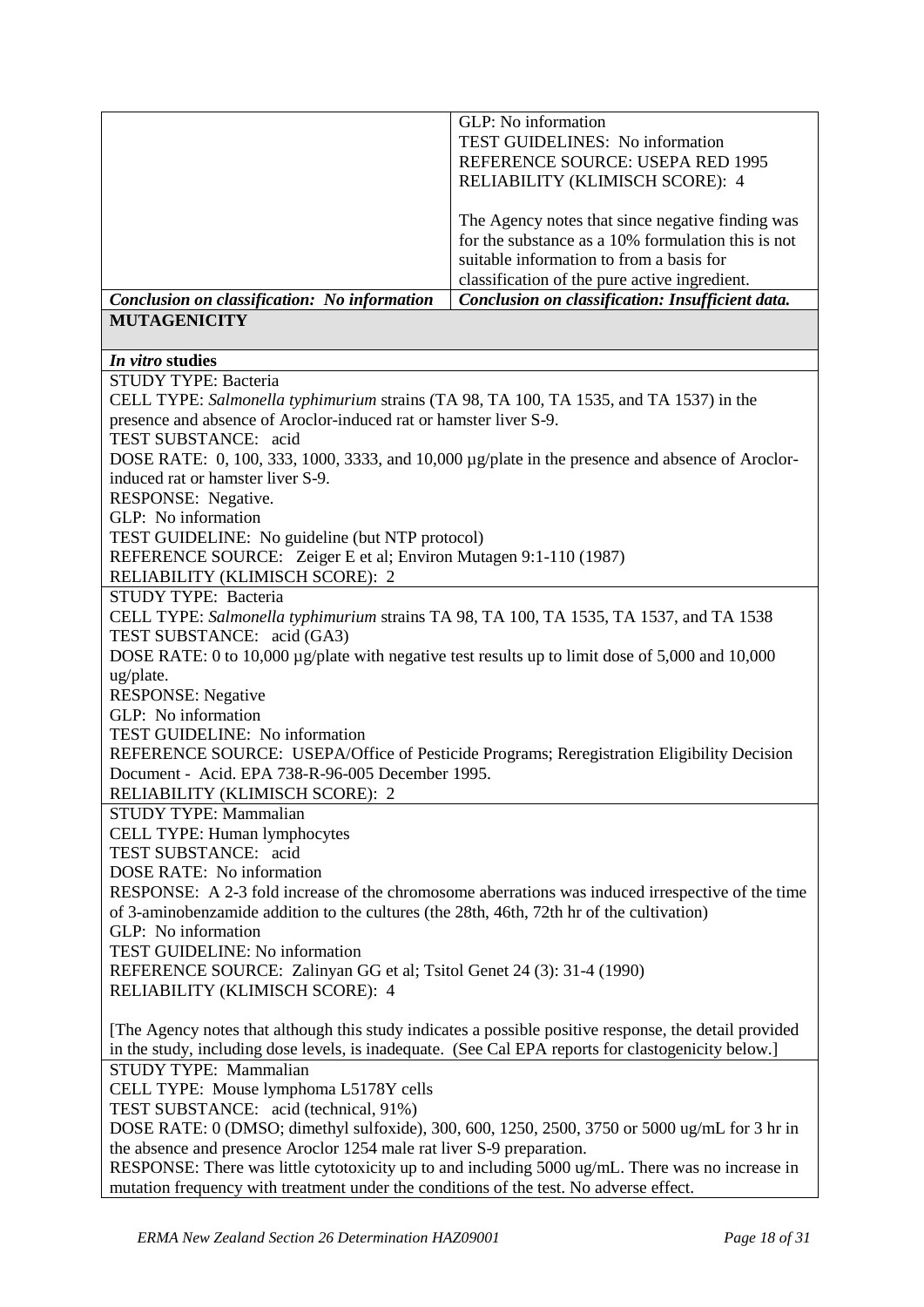GLP: No information TEST GUIDELINE: No information REFERENCE SOURCE: California Environmental Protection Agency/Department of Pesticide Regulation; Toxicology Data Review Summaries. Available from: <http://www.cdpr.ca.gov/docs/toxsums/toxsumlist.htm> on Gibberellins as of January 26, 2006. RELIABILITY (KLIMISCH SCORE): 2 STUDY TYPE: Clastogenicity in human lymphocytes (*in vitro*) CELL TYPE: Human lymphocytes TEST SUBSTANCE: acid technical. DOSE RATE: 9.8 – 5000 µg/mL RESPONSE: Positive (Possible adverse effect) at 2500 µg/mL without activation and at 4500 µg/mL with S9 activation GLP: No information TEST GUIDELINE: No information REFERENCE SOURCE: Cal EPA summary. http://www.cdpr.ca.gov/docs/risk/toxsums/pdfs/310.pdf RELIABILITY (KLIMISCH SCORE): 4 [The Agency notes that due to the incompleteness of the report the Cal EPA did not consider this study was able to be validated. "Unacceptable, possibly upgradeable with submission of the data from the other trial or an explanation why the data were not included. (Gee, 12/16/97)] The Agency notes that the Cal EPA accepted a chromosomal aberration study in Chinese hamster ovary cells for GA4/GA7,which also gave a "Possible adverse effect": STUDY TYPE: Clastogenicity in Chinese hamster ovary (CHO) cells (*in vitro*) CELL TYPE: CHO cells TEST SUBSTANCE: GA4/GA7 DOSE RATE: 0 (ethanol), 262, 655, 1310, 1970 or 2620 µg/mL REMARKS: In one assay, treatment with the test material was for only 6 hours with continued incubation and harvest at 24 hours. With activation, harvest times were 12, 24 or 48 hours in two

separate trials. Positive controls were mitomycin C without activation and cyclophosphamide with activation. Concentrations were 0 (ethanol), 262, 655, 1310, 1970 or 2620 μg/ml. Cytotoxicity was seen at 1970 and 2620 μg/ml in terms of cell debris, percent of confluency and mitotic index.

Chromosomal aberrations were increased in percentage at 1970 and 2620 μg/ml at 24 hours (2 assays), at 1970 μg/ml at 48 hours but not at 2620 μg/ml when CHO were treated for 6 hours followed by incubation until the 24-hour harvest.

Results with activated cultures were negative at all concentrations tested in one assay but positive in a second assay at 2620 μg/ml with a suggestion of a concentration-related increase at lower concentrations. Because of the lack of reproducibility with S9 activation, the results for a positive effect are less clear.

RESPONSE: Possible adverse effect: A reproducible increase in chromosomal aberrations was found without activation at concentrations with cytotoxicity.

GLP: No information

TEST GUIDELINE: No information

REFERENCE SOURCE: Cal EPA summary. [H. Murli, Hazleton Washington, 15393-0-437Z, August 17, 1994] http://www.cdpr.ca.gov/docs/risk/toxsums/pdfs/310.pdf

RELIABILITY (KLIMISCH SCORE): 2

STUDY TYPE: Unscheduled DNA synthesis in the rat.

CELL TYPE: Primary hepatocytes

TEST SUBSTANCE: acid (GA3), 90%

DOSE RATE: 0 (ethanol), 50, 100, 250, 500, 602, 1000 or 1260 µg/ml for 18 hours.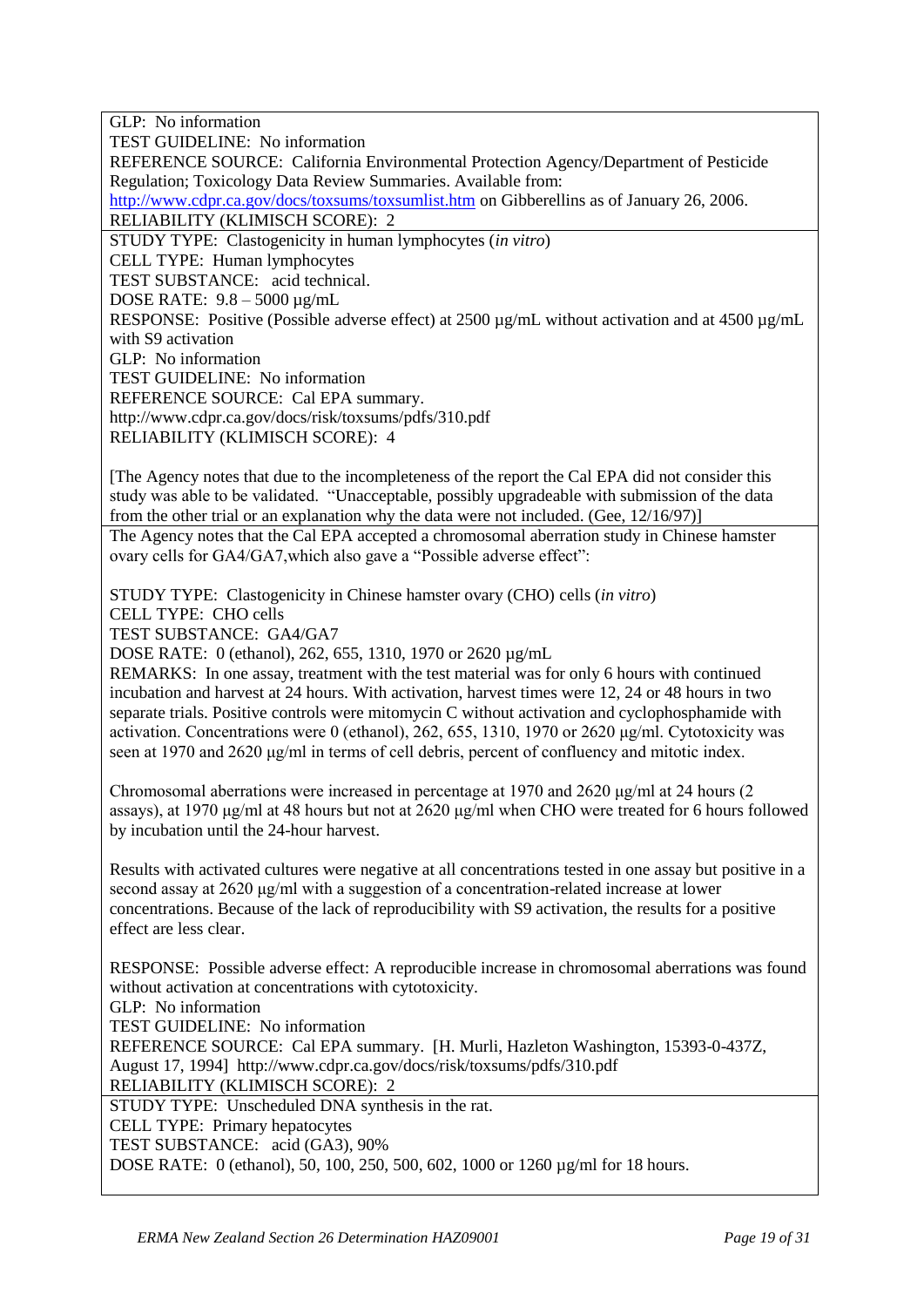RESPONSE: Negative. The study was evaluated as unacceptable but upgradeable with submission of more detailed results of the net nuclear grain counts. (Gee, 12/17/97).

Record 166958 contained the response consisting of 2 pages of the results for each of the three slides per concentration with the relevant data. With this submission, the study was upgraded to acceptable status with no evidence for the induction of unscheduled DNA synthesis under the conditions of the study. (Gee, 7/21/99)

GLP: No information TEST GUIDELINE: No information REFERENCE SOURCE: Cal EPA summary. [M. A. Cifone, Hazleton Biotechnologies, No. 20991, May, 1986, amended July, 1986; response dated 1/22/99] http://www.cdpr.ca.gov/docs/risk/toxsums/pdfs/310.pdf RELIABILITY (KLIMISCH SCORE): 2 STUDY TYPE: Unscheduled DNA synthesis in the rat. CELL TYPE: Primary hepatocytes

TEST SUBSTANCE: acid (GA4/GA7)

DOSE RATE: 0.5 to 1500 μg/ml for 18-20 hours.

RESPONSE: No evidence for the induction of UDS was found. Acceptable.

GLP: No information TEST GUIDELINE: No information REFERENCE SOURCE: Cal EPA summary. [R. D. Curren, Microbiological Associates, T8201.380009, October 21] http://www.cdpr.ca.gov/docs/risk/toxsums/pdfs/310.pdf RELIABILITY (KLIMISCH SCORE): 2

*In vivo* **studies**

No data for *in vivo* studies for any gibberellins were identified.

Agency conclusion

The Agency notes that the results for gibberellic acid (GA3 and GA4/GA7 mixtures) are negative with the possible exception of tests for clastogenicity in human lymphocytes and Chinese hamster cells. The study in human lymphocytes was not upgraded by the Cal EPA.

Overall, the database does not provide sufficient evidence to support classification. The Agency notes there appear to be no *in vivo* data available for any GA isomers.

*Conclusion on classification:* Insufficient data to assign a classification. **CARCINOGENICITY**

TYPE OF STUDY: Carcinogenicity in mice SPECIES: Mice STRAIN: Swiss NO.ANIMALS/SEX/GROUP: No information. TEST SUBSTANCE: acid (GA3) DOSE LEVELS: 0, 3ppm in 0.3 ml saline, twice per week for 22 months. [There appears to have been only one treatment group. The dose would be very low, if the substance was administered only twice weekly at 3ppm in 0.3ml per dose. This represents approximately 0.9 µg/dose (0.0009 mg). For an adult mouse weighing 20g this represents a dose that day of 0.045 mg/kg bw. The daily dose is actually lower than this.] ROUTE: Oral gavage GLP: No information TEST GUIDELINES: No information REMARKS: No details

a. Non-neoplastic effects LOAEL: No information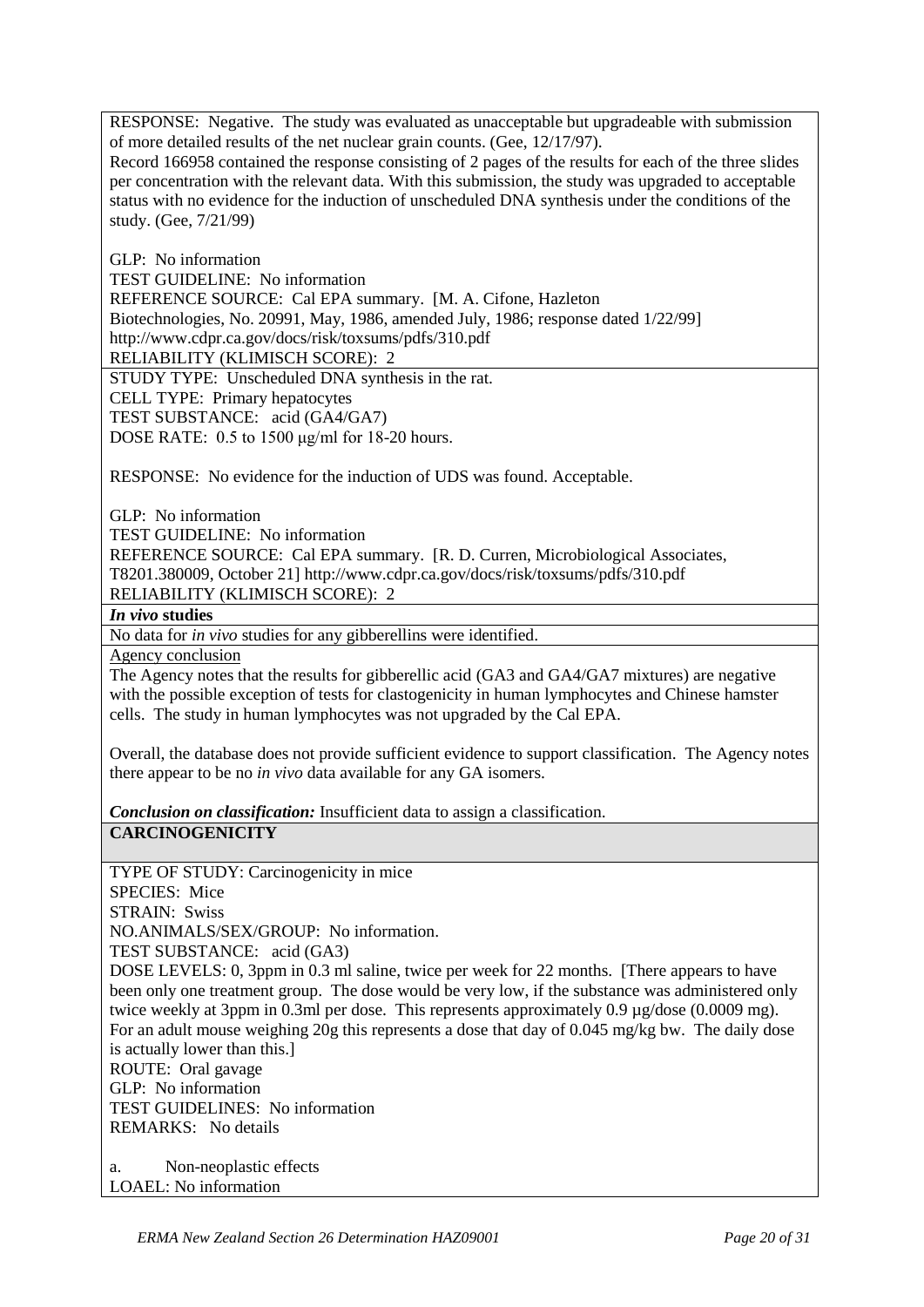NOAEL: No information b. Neoplastic effects Males LOAEL: Approximately 0.02 mg/kg bw/day NOAEL: No information TUMOURS: Sebaceous gland adenoma, and lung (tumour type not given) MALIGNANT/ BENIGN: Benign [?] BACKGROUND INCIDENCE: No information TIME OF ONSET: No information SURVIVAL: No information DOSE/ RESPONSE: No information (only one dose) Females LOAEL: Approximately 0.02 mg/kg bw/day NOAEL: No information TUMOURS: Sebaceous gland adenoma, breast: adenocarcinoma. MALIGNANT/ BENIGN: Benign (sebaceous gland), Malignant (breast) [?] BACKGROUND INCIDENCE: No information TIME OF ONSET: No information SURVIVAL: No information DOSE/ RESPONSE: No information (only one dose) REFERENCE SOURCE: EL-MOFTY, MM, SAKR, SA, RIZK, AM AND MOUSSA, EA; CARCINOGENIC EFFECT OF GIBBERELLIN A3 IN SWISS ALBINO MICE; NUTR. CANCER 21(2):183-190, 1994 [HSDB] RELIABILITY (KLIMISCH SCORE): 3 [The Agency considered that insufficient information is available for this to form that basis of a classification. The Agency also noted that the dose level is extremely low and only one treatment group appears to have been used.] TYPE OF STUDY: Mice SPECIES: Mice STRAIN: No information NO.ANIMALS/SEX/GROUP: No information TEST SUBSTANCE: acid (GA3) DOSE LEVELS: 160-464 mg/kg bw/day ROUTE: Oral GLP: No information TEST GUIDELINES: No information REMARKS: [CCRIS] GIBBERELLIC ACID WAS FOUND NOT TO BE TUMORIGENIC IN MICE ORALLY ADMIN AT 160-464 MG/KG/DAY. /FROM TABLE a. Non-neoplastic effects LOAEL: No information NOAEL: No information b. Neoplastic effects LOAEL: N/A  $NOAFI : N/A$ 

TUMOURS: None reported.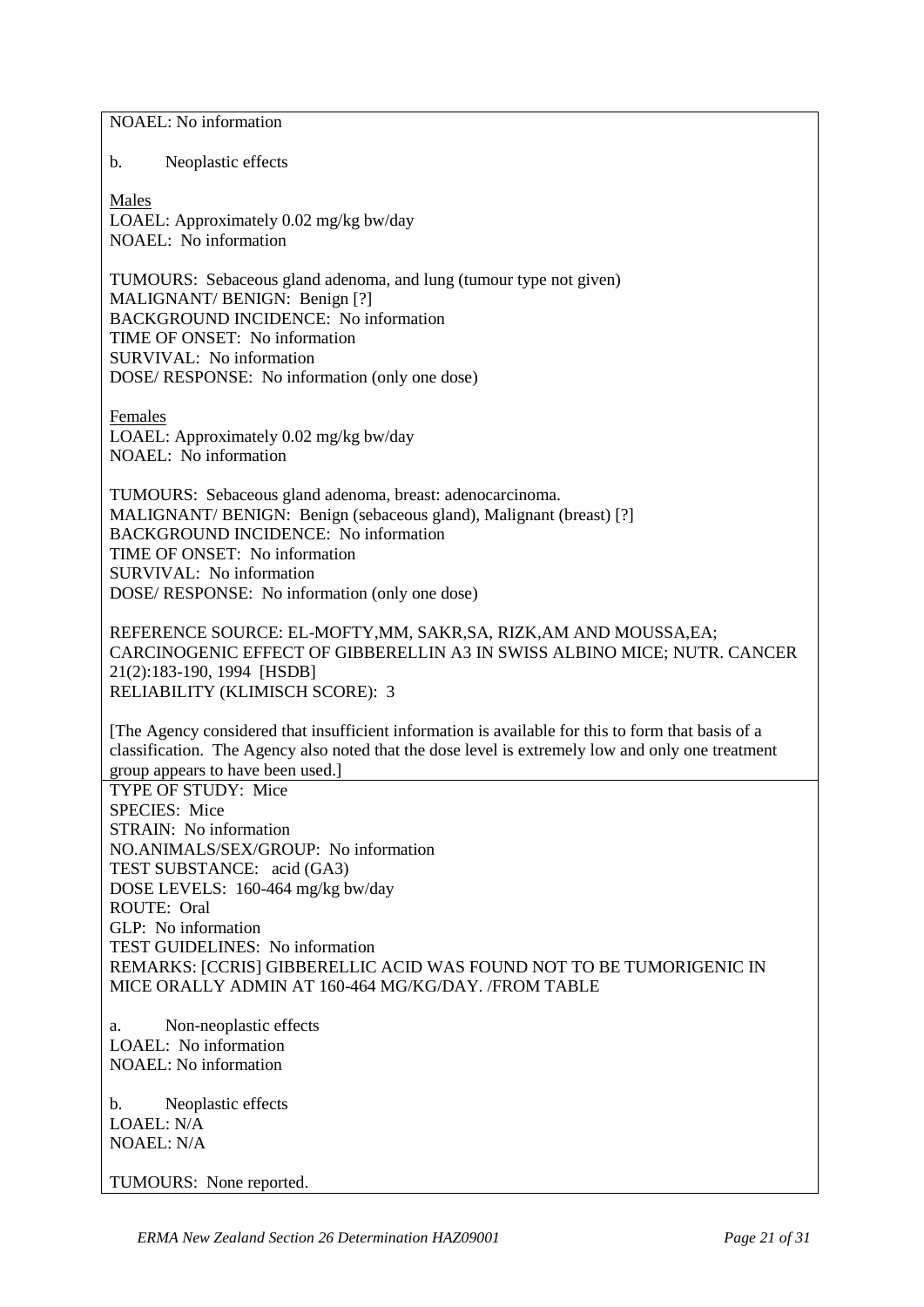MALIGNANT/ BENIGN: N/A BACKGROUND INCIDENCE: N/A TIME OF ONSET: N/A SURVIVAL: N/A DOSE/ RESPONSE: N/A

REFERENCE SOURCE: Hayes, W. J., Jr. Toxicology of Pesticides Baltimore: Williams & Wilkins, 1975. 191 [HSDB] RELIABILITY (KLIMISCH SCORE): 4 TYPE OF STUDY: SPECIES: Egyptian toad STRAIN: No information NO.ANIMALS/SEX/GROUP: 50

TEST SUBSTANCE: DOSE LEVELS: 10 ppm twice weekly for 5 months (a single dose group). [There is no reference to a control group.] ROUTE: Oral (gavage [?]) GLP: N/A TEST GUIDELINES: N/A REMARKS: Force feeding the Egyptian toads (Bufo regularis) with gibberellin A3 (10 ppm) twice a

wk for 5 mo induced neoplasms in 8 out of 50 (16%) experimental animals. Primary tumors developed in the liver (hepatocellular carcinomas). Two secondary tumors in the kidneys and another 2 in the ovaries of toads developed due to metastases from the hepatocellular carcinomas. The results show that gibberellin A3 has a carcinogenic effect in the Egyptian toads.

a. Non-neoplastic effects LOAEL: No information NOAEL: No information

b. Neoplastic effects LOAEL: 10 ppm (the dose is unclear) NOAEL: No information

TUMOURS: Heptaocellular carcinomas (with two secondary tumours in kidneys and ovaries. MALIGNANT/ BENIGN: Malignant BACKGROUND INCIDENCE: No information TIME OF ONSET: No information SURVIVAL: No information DOSE/ RESPONSE: No information

REFERENCE SOURCE: el-Mofty MM, Sakr SA; Oncology 45 (1): 61-4 (1988) [HSDB] RELIABILITY (KLIMISCH SCORE): 4

There is one study in mice with positive findings in male and female mice, but insufficient information on this study is available for a thorough evaluation, even the dose level unclear. There is also one positive finding reported in the Egyptian toad, but this in not an appropriate study for an evaluation of carcinogenicity.

*Conclusion on classification:* Insufficient data **REPRODUCTIVE/DEVELOPMENTAL TOXICITY**

**Developmental studies** STUDY TYPE: Developmental study in rats SPECIES: Rats STRAIN: Crl: CD (SD) BR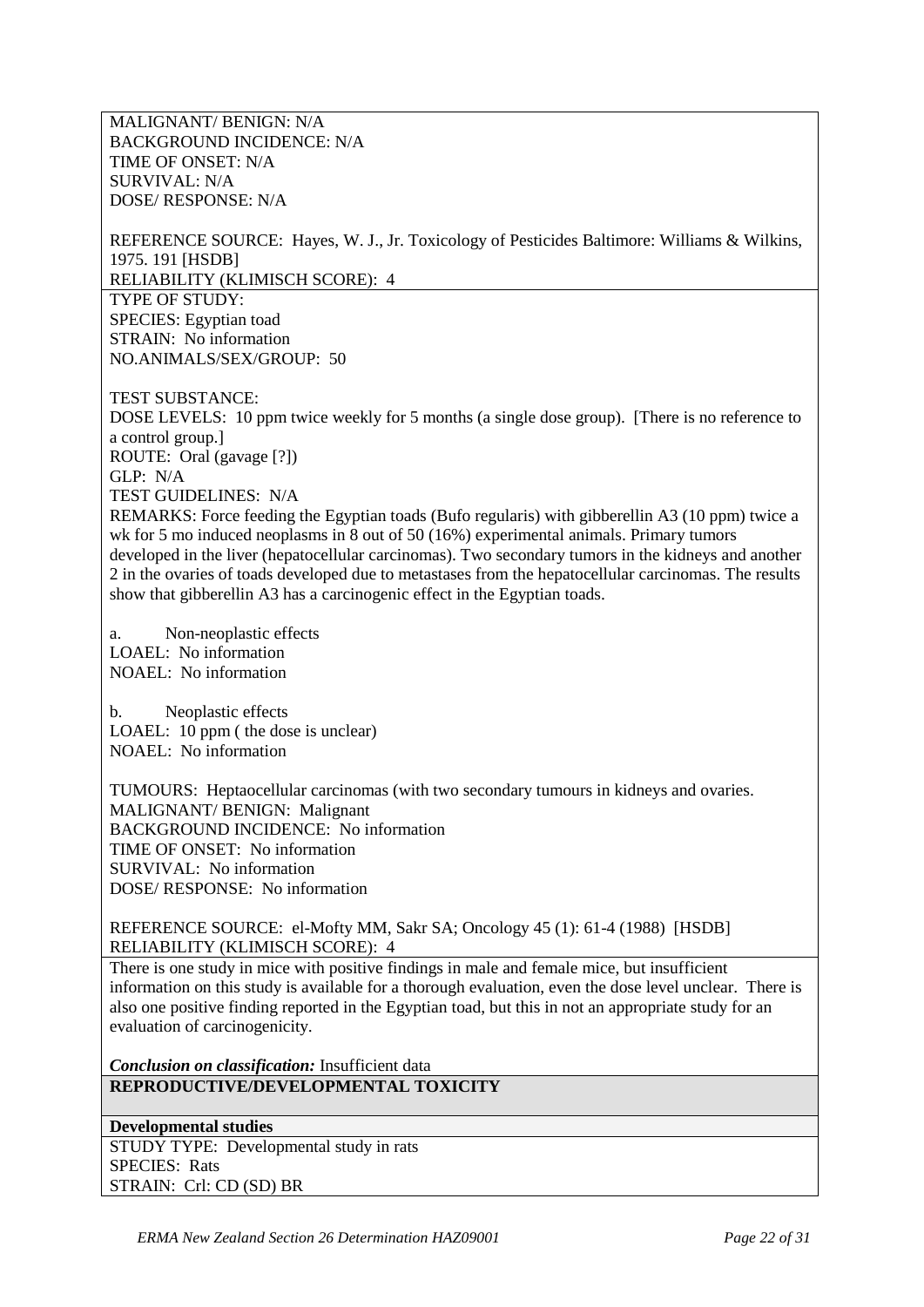NO/GROUP: 24 DOSE: 0, 10, 100, 1000 mg/kg bw/day (by gavage) on days  $6 - 15$  of gestation. TEST SUBSTANCE: acid (GA3, 93.4%) in hydroxypropylmethyl cellulose at 0.2%. Dose volumes were 10 ml/kg. TEST METHOD: No information REMARKS: No treatment-related deaths occurred. Approximately half of the fetuses were given visceral examinations and half, skeletal exams. There was no effect on body weight or food consumption with treatment. No developmental toxicity was reported.

DEVELOPMENTAL STUDIES

MATERNAL TOXICITY NOAEL: 1000 mg/kg bw  $LOAEL > 1000$  mg/kg bw

FOETAL TOXICITY NOAEL: 1000 mg/kg bw LOAEL:  $> 1000$  mg/kg bw (no adverse effects reported).

REFERENCE SOURCE: California Environmental Protection Agency/Department of Pesticide Regulation; Toxicology Data Review Summaries. Available from: <http://www.cdpr.ca.gov/docs/toxsums/toxsumlist.htm> on Gibberellins as of January 26, 2006.

RELIABILITY (KLIMISCH SCORE): 2

STUDY TYPE: Developmental study in rabbits SPECIES: Rabbits STRAIN: NO/GROUP: 24 DOSE: 0, 100, 300, 1000 mg/kg bw/day (by gavage) on days 6 – 15 of gestation, by gavage. TEST SUBSTANCE: acid (GA4+GA7) TEST METHOD: No information REMARKS: The highest concentration caused increased mortality, abortion rates, clinical signs of toxicity and gross pathological observations. The maternal and developmental NOELs were established at 300 mg/kg/day.

DEVELOPMENTAL STUDIES

MATERNAL TOXICITY NOAEL: 100 mg/kg bw LOAEL 300 mg/kg bw based on mortality clinical signs of toxicity and gross pathological findings.

FOETAL TOXICITY NOAEL: 100 mg/kg bw LOAEL: 300 mg/kg bw (adverse effects reported was increase abortion rates).

REFERENCE SOURCE: USEPA/Office of Pesticide Programs; Reregistration Eligibility Decision Document - Acid. EPA 738-R-96-005 December 1995. Available from, as of January 26, 2006: RELIABILITY (KLIMISCH SCORE): 2

STUDY TYPE: Developmental study in rats SPECIES: Rats STRAIN: No information NO/GROUP: No information DOSE: 0, 100, 1000 mg/kg bw/day for 8 weeks. TEST SUBSTANCE: acid (GA3) TEST METHOD: No information REMARKS: Treatment was without significant clinical, hematological or pathologic evidence of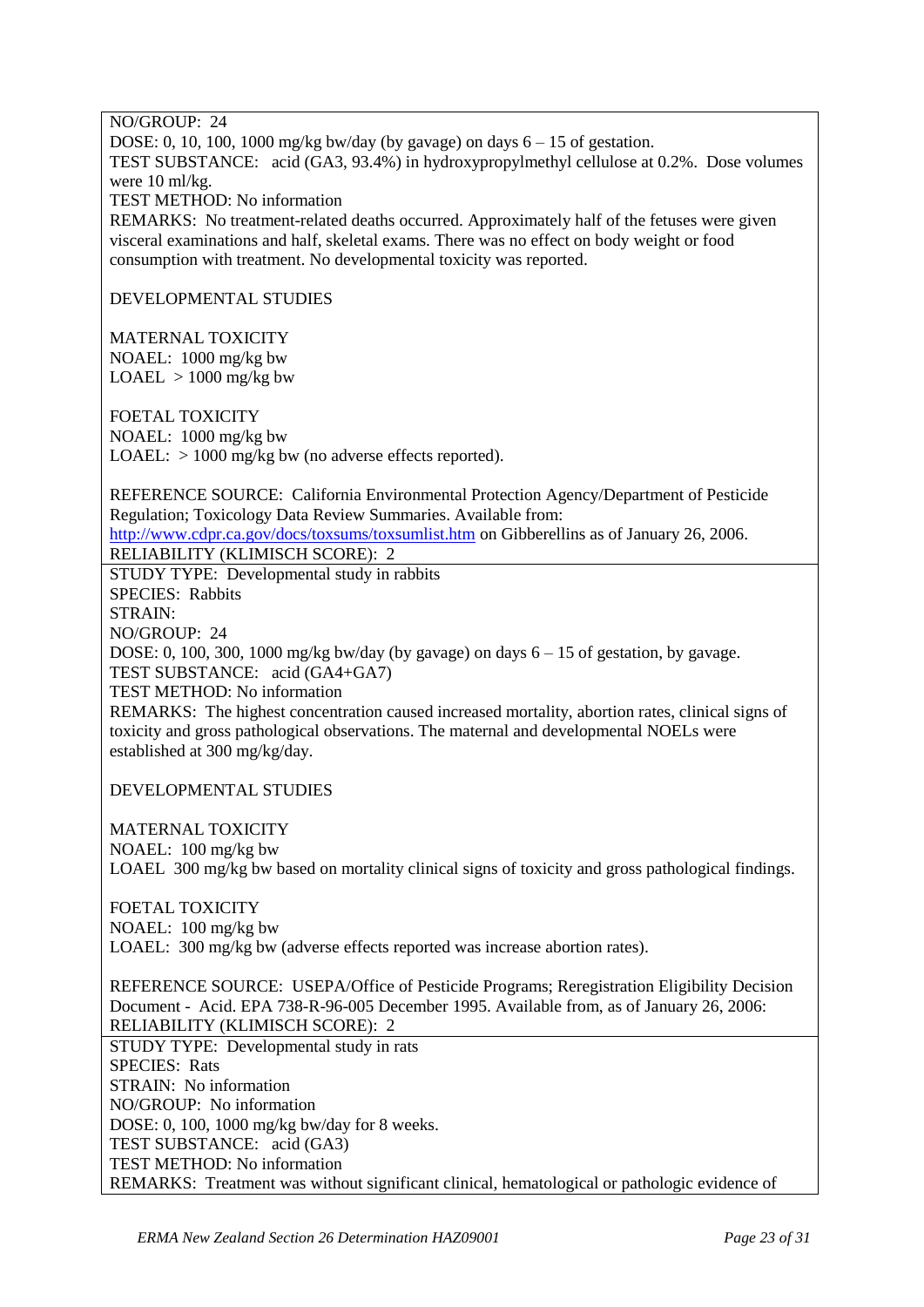toxicity. The maternal toxicity NOEL was greater than 1000 mg/kg/day.

DEVELOPMENTAL STUDIES

MATERNAL TOXICITY

NOAEL: 1000 mg/kg bw (claimed that the NOEL was . 1000 mg/kg bw)  $LOAEL > 1000$  mg/kg bw

FOETAL TOXICITY:

NOAEL: 1000 mg/kg bw LOAEL:  $> 1000$  mg/kg bw (no adverse effects reported).

REFERENCE SOURCE: MRID 40155201. US EPA RED 1995

RELIABILITY (KLIMISCH SCORE): 2

**Reproductive studies** STUDY TYPE: Reproductive toxicity in mice SPECIES: Mice STRAIN: No information NO/SEX/GROUP: No information DOSE: No information TEST METHOD: No information TEST SUBSTANCE: acid (GA3)

REMARKS: The treatment of GA3 on mice caused an increase in the ratio of male offspring in the F1 population, and the total protein amount of liver tissue was significantly decreased compared with the control mice. GA3-2 treatment significantly increased erythrocyte counts. GA3 exposure caused a significant decrease in the mean body weight of male offspring of the F1 generation compared with the control group animals.

REPRODUCTIVE TOXICITY STUDIES

PARENTAL TOXICITY NOAEL: No dose information given LOAEL: No dose information given

REPRODUCTIVE EFFECTS NOAEL: No dose information given LOAEL: No dose information given DEVELOPMENTAL TOXICITY NOAEL: No dose information given LOAEL: No dose information given

REFERENCE SOURCE: Ozmen M et al; Turk J Biol 19 (4): 357-64 (1995) RELIABILITY (KLIMISCH SCORE): 4

The Agency notes the data support the view that GA3 is unlikely to be a developmental toxicant, but the data are insufficient data for reproductive toxicity.

*Conclusion on classification: Insufficient information* **TARGET ORGAN SYSTEMIC TOXICITY**

**Subchronic toxicity – oral** TYPE OF STUDY: 13 week toxicity study in rats SPECIES: Rats STRAIN: No information.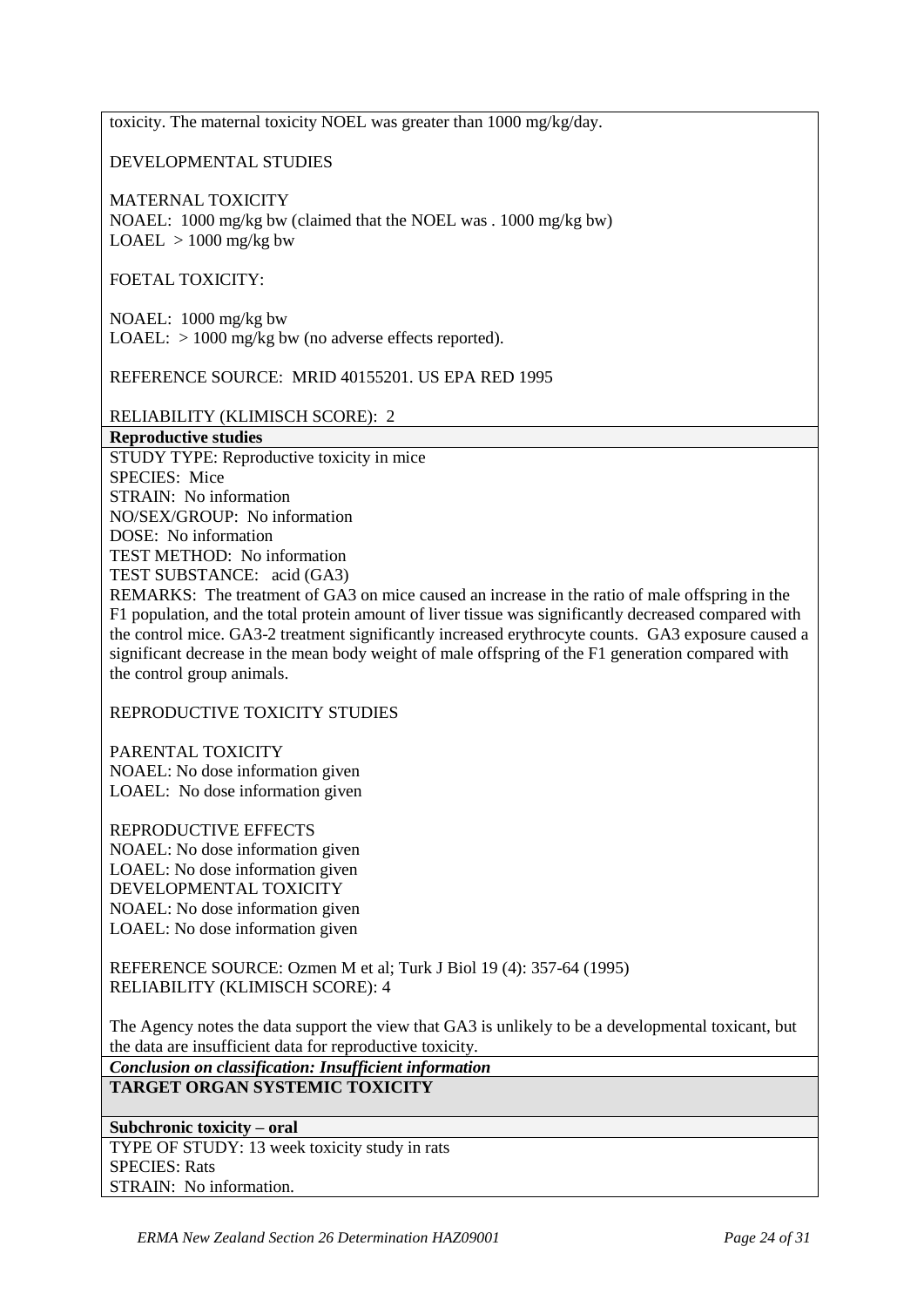#### NO.ANIMALS/SEX/GROUP:

TEST SUBSTANCE: acid (GA3) 88.5% purity.

DOSE LEVELS: 0, 1000, 10,000 and 50,000 ppm in diet. (There was an additional 4 week recover period for a group on control and top dose animals.) The dose levels for the treated groups were equivalent to 53-117, 550-1178, or 2994-5786 mg/kg/day (males) and 67-130, 730-1283, or 3872- 6241 mg/kg/day (females) respectively.

ROUTE: Oral in diet.

 $GLP$ 

TEST GUIDELINES:

REMARKS: The only treatment-related clinical sign of toxicity was a low incidence of soft stools in both sexes receiving the highest dose. Very slightly decreased body weight gains were observed in mid-dose males and high dose animals of both sexes. Slightly increased total food consumption in all treated groups were observed.

Evidence suggestive of a compound-related effect on kidney function included significantly increased blood urea nitrogen levels (BUN) and increased relative kidney weights in female rats in the highdose group. BUN levels and kidney weights were comparable to controls at the end of a 4-week recovery period, indicating reversibility of renal effects.

Other effects observed in high-dose males included decreased globulin levels at termination of the study and decreased glucose levels ( $p\ll 0.05$ ) at the end of the 4-week recovery period. Increased relative liver weights were observed in males at 50,000 ppm and in females at 10,000 ppm and 50,000 ppm. At the end of the recovery period, increased relative liver weight were still evident in females (11%), but not in males. In the absence of clinical chemistry correlates and gross and microscopic hepatic abnormalities, the liver weight changes are considered compensatory rather than a toxic effect of the test material. Under the conditions of this study, the NOEL is 10,000 ppm; the LOEL is 50,000 ppm, based on the occurrence of soft stools in both sexes, and increased BUN levels, liver and kidney weights in females.

LOAEL: 50,000 ppm (equivalent to 3000- 5800 mg/kg bw/day in males and  $3800 - 6200$  mg/kg bw/day in females)

NOAEL: 10,000 ppm (equivalent to 550- 1200 mg/kg bw/day in males and  $730 - 1300$  mg/kg bw/day in females)

REFERENCE SOURCE: USEPA/Office of Pesticide Programs; Reregistration Eligibility Decision Document - Gibberellic Acid. EPA 738-R-96-005 December 1995. Available from, as of January 26, 2006:

RELIABILITY (KLIMISCH SCORE): 2

TYPE OF STUDY: 13 week toxicity study in deer mice SPECIES: Deer mice STRAIN: Deer mice NO.ANIMALS/SEX/GROUP: "Appropriate" [No information] TEST SUBSTANCE: acid (GA3) 88.5% purity. DOSE LEVELS: 0, 1000, 10,000 and 50,000 ppm in diet. (There was an additional 4 week recover period for a group on control and top dose animals.) The dose levels for the treated groups were equivalent to 53-117, 550-1178, or 2994-5786 mg/kg/day (males) and 67-130, 730-1283, or 3872- 6241 mg/kg/day (females) respectively. ROUTE: Oral in diet.  $GLP$ TEST GUIDELINES: REMARKS: Outbred deer mice were exposed to the plant growth regulators at appropriate concentrations orally. Mice were challenged by a test dose of Pichinde virus and Modoc virus. Persistence of both viruses in mouse tissues was determined by explanting lung, liver, spleen, kidney,

and salivary glands from all mice at 63 to 65 days after inoculation. Virus in blood, brain, and other organs was assayed by a cytochemical method. Immunotoxicity was measured. Age and sex of mice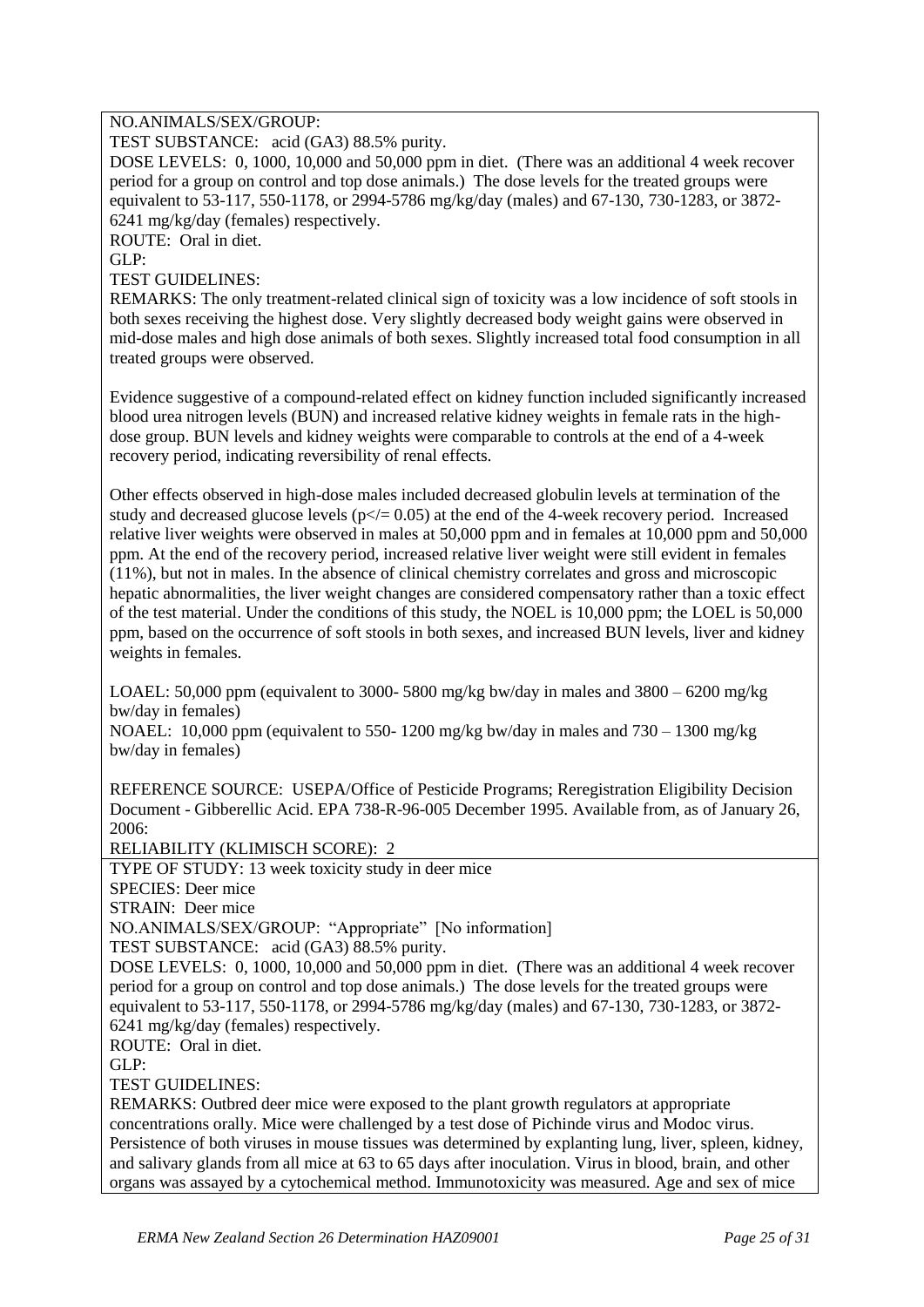profoundly influenced many immune parameters. Old male and female mice were significantly heavier, and had significantly lighter thymuses, lower hemolysin titers, and fewer plaque forming cells. Mean number of circulating white blood cells was significantly greater in old mice than in young females. Plant growth stimulators significantly decreased body wt of old females but did not affect young females or old males. Gibberellic acid lengthened the duration of the virus induced viremia. Pichinde virus infection triggered antibody response in the presence of gibberellic acid. It was concluded that gibberellic acid affects the immune function of deer mice, but the effect is dependent on age and sex.

LOAEL: No dose information provided. The report claims an effect on immune response based on challenge testing.

NOAEL: No dose information provided.

REFERENCE SOURCE: Fairbrother A et al; Arch Environ Contam Toxicol 15 (3): 265-75 (1986) RELIABILITY (KLIMISCH SCORE): 4

**Chronic toxicity/carcinogenicity;**

See studies above.

The Agency notes that the repeat dose studies carried out, most notably the 13 week study in rats for which sufficient information is available, indicate that the LOAEL value is above the threshold for classification for target organ systemic toxicity.

*Conclusion on classification: No classification.*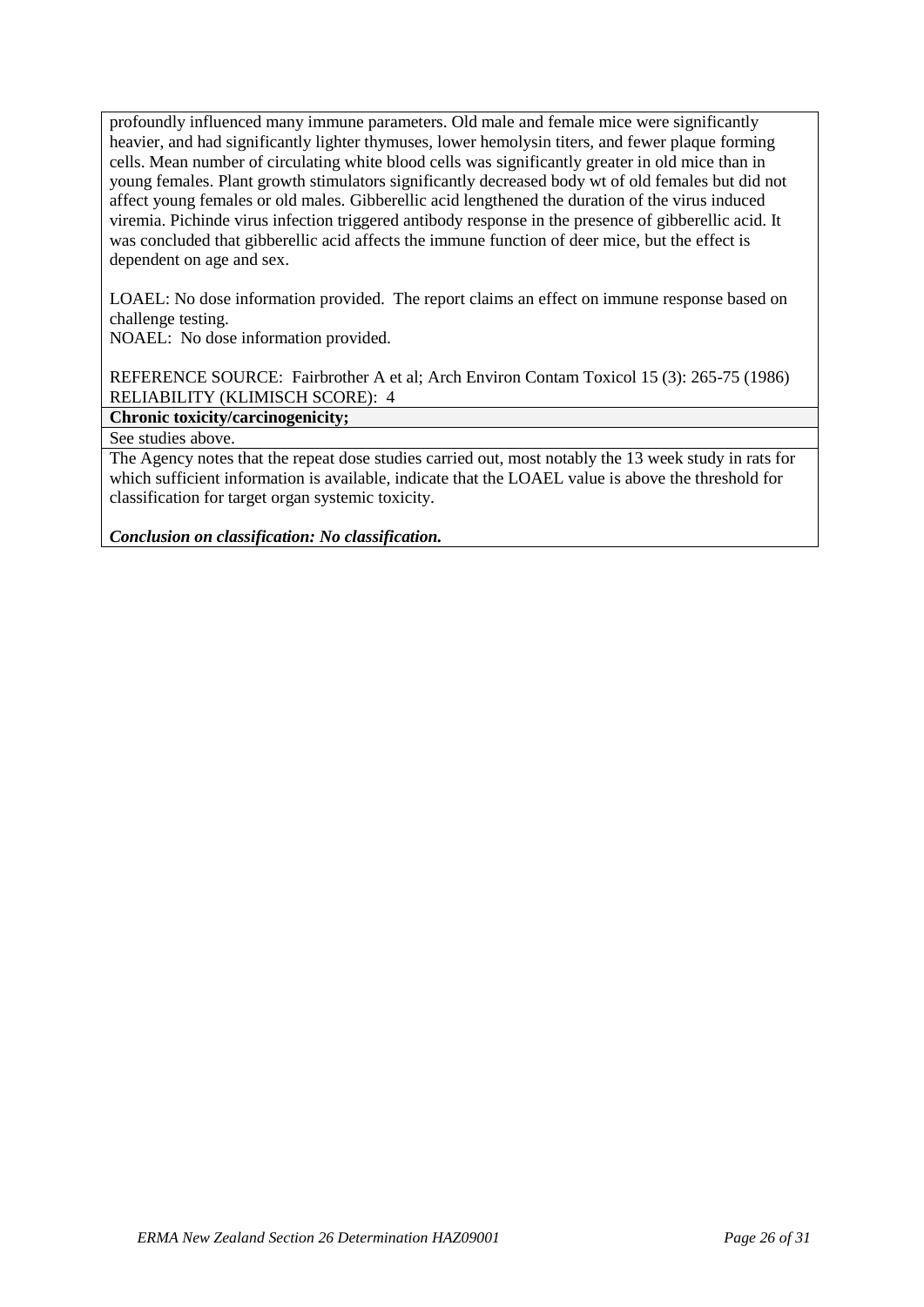# **Class 9 Ecotoxicity and environmental fate**

# **Sub-class 9.1 Aquatic ecotoxicity, fate and degradation**

The Agency considered the acute and chronic aquatic toxicity of gibberellic acid its bioaccumulative and persistence properties when classifying it under this sub-class.

### **Aquatic fate and degradation of gibberellic acid and its metabolites**

Information on aquatic fate and degradation is summarised in Table A2.6.

| <b>Study type</b>                                             | <b>Test results</b>                                                                                                                                                                                                                                      | <b>Test method</b> |                                                                                                                                                                                 |
|---------------------------------------------------------------|----------------------------------------------------------------------------------------------------------------------------------------------------------------------------------------------------------------------------------------------------------|--------------------|---------------------------------------------------------------------------------------------------------------------------------------------------------------------------------|
|                                                               | gibberellic acid                                                                                                                                                                                                                                         | <b>Metabolites</b> | [reference]                                                                                                                                                                     |
| <b>Abiotic degradation</b>                                    |                                                                                                                                                                                                                                                          |                    |                                                                                                                                                                                 |
| Hydrolysis                                                    | At $30$ oC                                                                                                                                                                                                                                               |                    | EU assessment, 2008                                                                                                                                                             |
|                                                               | $pH 4$ : $DT_{50} = 9$ d                                                                                                                                                                                                                                 |                    |                                                                                                                                                                                 |
|                                                               | $pH$ 7: $DT_{50} = 6.8$ d                                                                                                                                                                                                                                |                    |                                                                                                                                                                                 |
|                                                               | $pH 9: DT_{50} = 1.9 d$                                                                                                                                                                                                                                  |                    |                                                                                                                                                                                 |
| Photolysis                                                    | Gibberellic acid slowly<br>undergoes hydrolysis in<br>aqueous or aqueous-<br>alcoholic solutions. In<br>alkalis, undergoes a<br>rearrangement to less<br>biologically-active<br>compounds.<br>pH 5: $DT_{50} = 10.4$ d<br>$pH 7.51$ : $DT_{50} = 11.3$ d |                    | Hartley, D. and H.<br>Kidd (eds.). The<br>Agrochemicals<br>Handbook. 2nd ed.<br>Lechworth, Herts,<br>England: The Royal<br>Society of Chemistry,<br>1987<br>EU assessment, 2008 |
| <b>Biodegradation (laboratory)</b>                            |                                                                                                                                                                                                                                                          |                    |                                                                                                                                                                                 |
| <b>ND</b>                                                     |                                                                                                                                                                                                                                                          |                    |                                                                                                                                                                                 |
| <b>Dissipation (field)</b>                                    |                                                                                                                                                                                                                                                          |                    |                                                                                                                                                                                 |
| ND                                                            |                                                                                                                                                                                                                                                          |                    |                                                                                                                                                                                 |
| <b>Bioaccumulative</b>                                        |                                                                                                                                                                                                                                                          |                    |                                                                                                                                                                                 |
| $Log Kow < 4$ therefore the Agency assumes no bioaccumulation |                                                                                                                                                                                                                                                          |                    |                                                                                                                                                                                 |

### **Table A2.6: Summary of aquatic fate and degradation of gibberellic acid**

ND= No data provided

### **Conclusion**

Gibberellic acid is not considered bioaccumulative based on the log Kow and is considered rapidly degradable.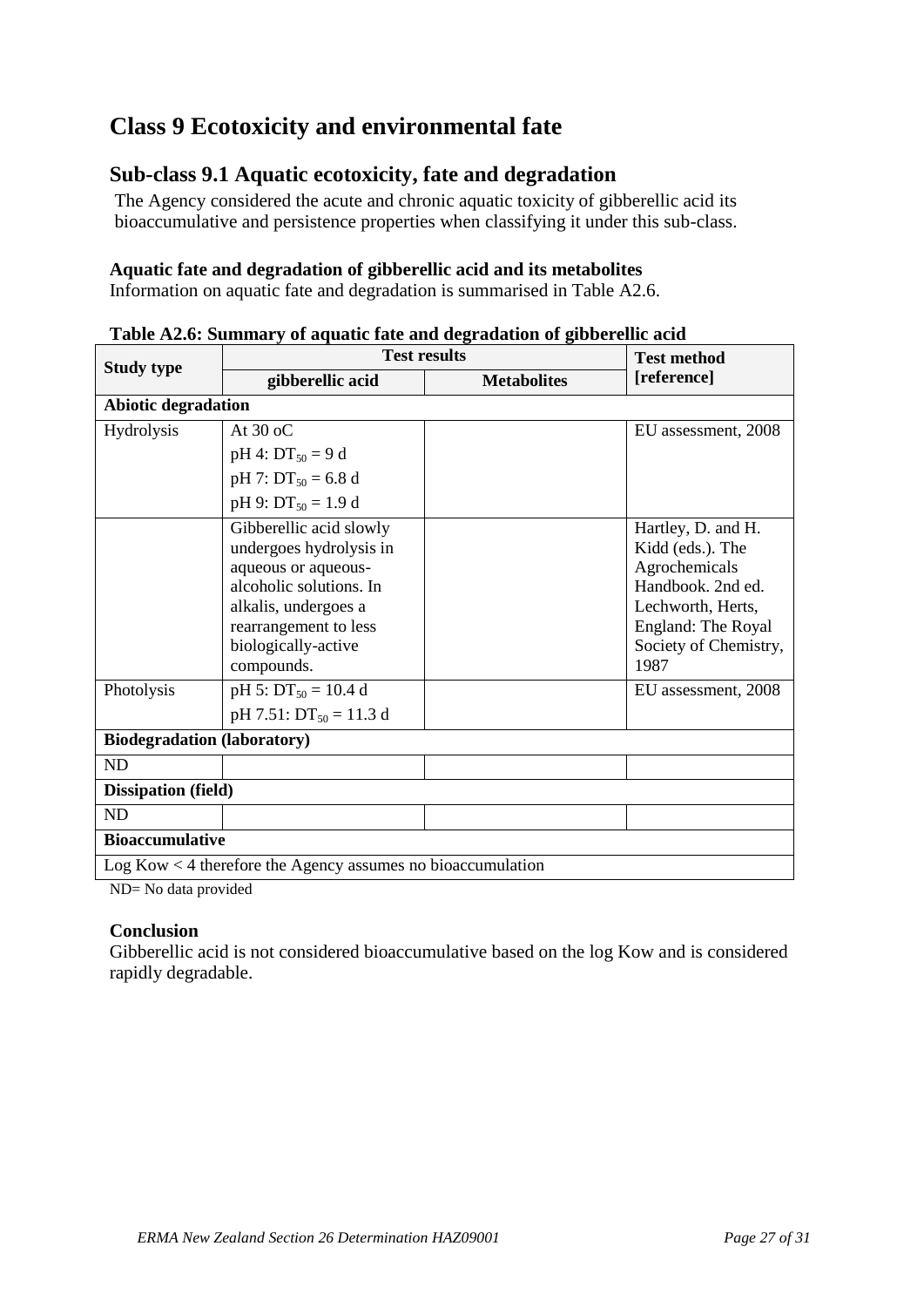### **Aquatic toxicity**

The toxicity of gibberellic acid to aquatic organisms is summarised in Table A2.7.

|                                          | <b>Test type</b>    | <b>Test results</b>                                                      | <b>Test method</b>     |  |
|------------------------------------------|---------------------|--------------------------------------------------------------------------|------------------------|--|
| <b>Test species</b>                      | &<br>duration       | Active                                                                   | [reference]            |  |
| Fish                                     |                     |                                                                          |                        |  |
| Rainbow trout,<br>Oncorhynchus<br>mykiss | 96 h static         | $LC_{50}$ 112 mg a.i./L                                                  | EU assessment,<br>2008 |  |
| Cyprinus carpio                          | 96 h semi<br>static | $LC_{50}$ 100 mg a.i./L                                                  | EU assessment,<br>2008 |  |
| <b>Invertebrates</b>                     |                     |                                                                          |                        |  |
| Dapnia magna                             | 48 h static         | $EC_{50} = 76$ mg a.i./L                                                 | EU assessment,<br>2008 |  |
| Algae/                                   |                     |                                                                          |                        |  |
| <b>Aquatic plants</b>                    |                     |                                                                          |                        |  |
| Pseudokirchneriella<br>subcapitata       | 72 h static         | $E_b C_{50} = 17$ mg a.i./L (biomass)<br>$ErC50 = 25$ mg a.i./L (growth) | EU assessment,<br>2008 |  |

|  |  |  |  |  | Table A2.7: Summary of aquatic toxicity data for Gibberellic acid |
|--|--|--|--|--|-------------------------------------------------------------------|
|--|--|--|--|--|-------------------------------------------------------------------|

### **Conclusion**

Gibberellic acid is classified as 9.1 D due to its toxicity to algae, lack of bioaccumulation and rapid degradability.

# **Sub-class 9.2 Soil ecotoxicity and terrestrial fate**

Classification under this sub-class requires consideration of the persistence of the components of the GIB 32SL in soil, and the toxicity of the GIB 32SL to soil-dwelling invertebrates (e.g. earthworm), soil microbial function and terrestrial plants resulting from soil based exposure.

Data on the adsorption, mobility and field dissipation of the active ingredient is used in the ecological risk assessment for the substance. Refer to Appendix 3.

### **Terrestrial fate and degradation of gibberellic acid**

Information of terrestrial fate and degradation is summarised in Table A2.8.

| <b>Test type</b>             | <b>Test results</b>                             |     | <b>Test method</b><br>[reference] |
|------------------------------|-------------------------------------------------|-----|-----------------------------------|
|                              | Active                                          |     |                                   |
| <b>Abiotic degradation</b>   | ND                                              |     |                                   |
| <b>Biodegradation</b>        | At $20^{\circ}$ C                               |     | EU assessment,                    |
| (Laboratory)                 | Clay soil (OC% 1.4, pH 5.9): $DT_{50} = 4.25$ d |     | 2008                              |
|                              | Loam soil (OC% 4.79, pH 7.01): $DT_{50} = 5 d$  |     |                                   |
| Soil accumulation            | <b>ND</b>                                       |     |                                   |
| <b>Adsorption/desorption</b> | soil                                            | Koc | EU assessment,<br>2008            |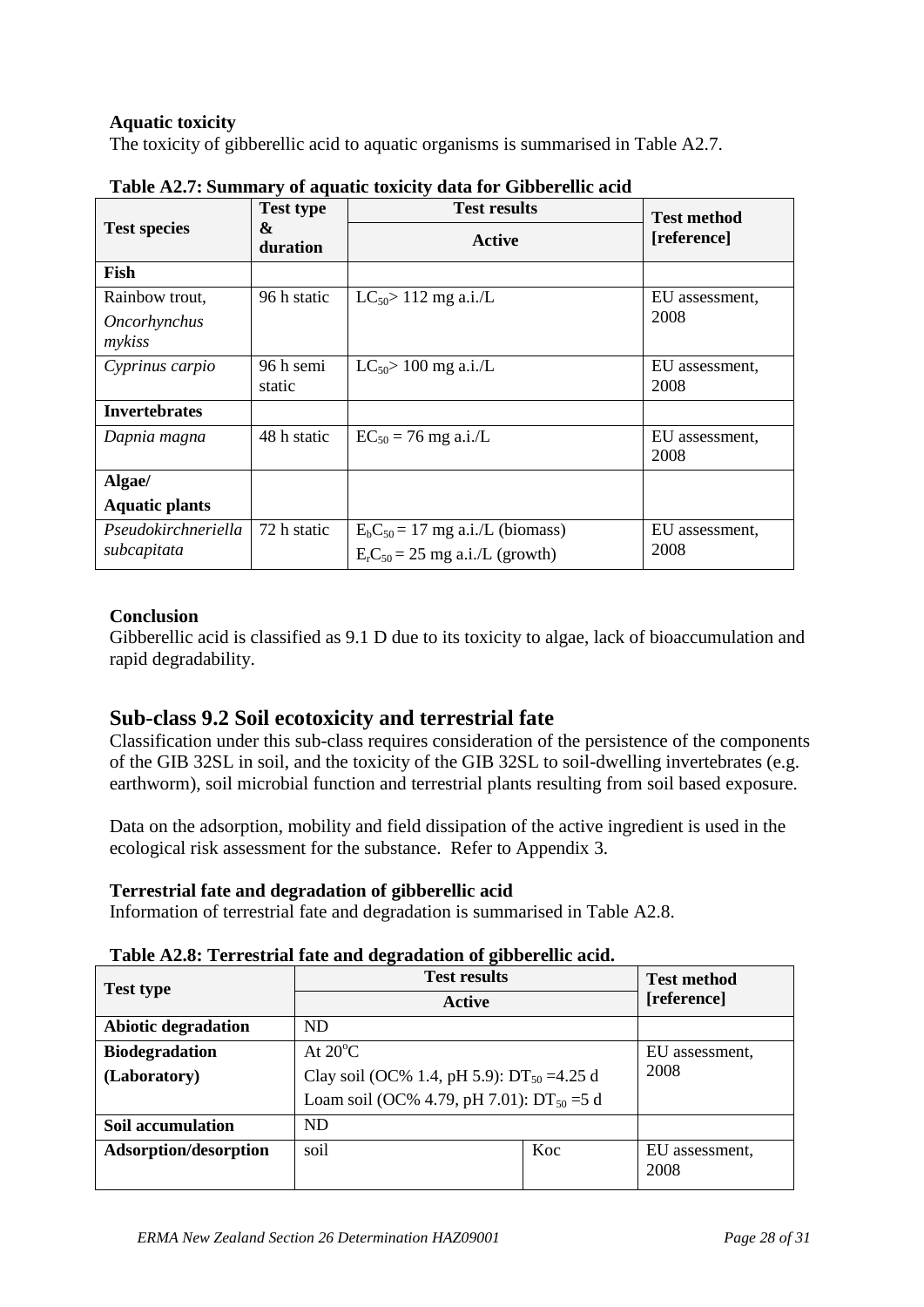|                          | Sandy loam           | 3.92  |  |
|--------------------------|----------------------|-------|--|
|                          | $(OC\% 1, pH 4.5)$   |       |  |
|                          | Sandy clay loam      | 0.875 |  |
|                          | $(OC\% 5.9, pH 7.4)$ |       |  |
|                          | Silt loam            | 1.13  |  |
|                          | $(OC\% 6.6, pH 7.0)$ |       |  |
|                          | Volcanic ash         | 29.7  |  |
|                          | $(OC\% 3.2, pH 5.4)$ |       |  |
| <b>Mobility/Leaching</b> | <b>ND</b>            |       |  |

ND= No data provided

### **Conclusion**

Based on these data gibberellic acid is considered to meet the HSNO criteria for degradability in soil <30 days.

### **Soil toxicity**

A summary of the toxicity of gibberellic acid to soil dwelling macro-organisms, soil microbial function and terrestrial plants is provided in Table A2.9.

| <b>Test species</b>         | Test type &<br>duration | <b>Test results</b><br>Active                                                                                                                                                                     | <b>Test method</b><br>[reference] |
|-----------------------------|-------------------------|---------------------------------------------------------------------------------------------------------------------------------------------------------------------------------------------------|-----------------------------------|
| Soil-dwelling invertebrates |                         |                                                                                                                                                                                                   |                                   |
| ND.                         |                         |                                                                                                                                                                                                   |                                   |
| <b>Terrestrial plants</b>   |                         |                                                                                                                                                                                                   |                                   |
| ND.                         |                         |                                                                                                                                                                                                   |                                   |
| Soil microbial function     |                         |                                                                                                                                                                                                   |                                   |
| Nitrogen<br>mineralisation  |                         | Applications of $GA_3$ at concentrations of up to<br>100 ppm did not influence the content of soil<br>nitrogen substantially.                                                                     | EU assessment, 2008               |
| Carbon<br>mineralisation    |                         | Applications of $GA_3$ at concentrations of up to<br>100 ppm lead to significant increases in soil<br>organic carbon content. This did not affect the<br>carbon mineralisation processes in soil. | EU assessment, 2008               |

### **Table A2.9: Summary of terrestrial toxicity data for gibberellic acid**

ND= No data provided

### **Conclusion**

Due to a lack of data the Agency was not able to classify gibberellic acid.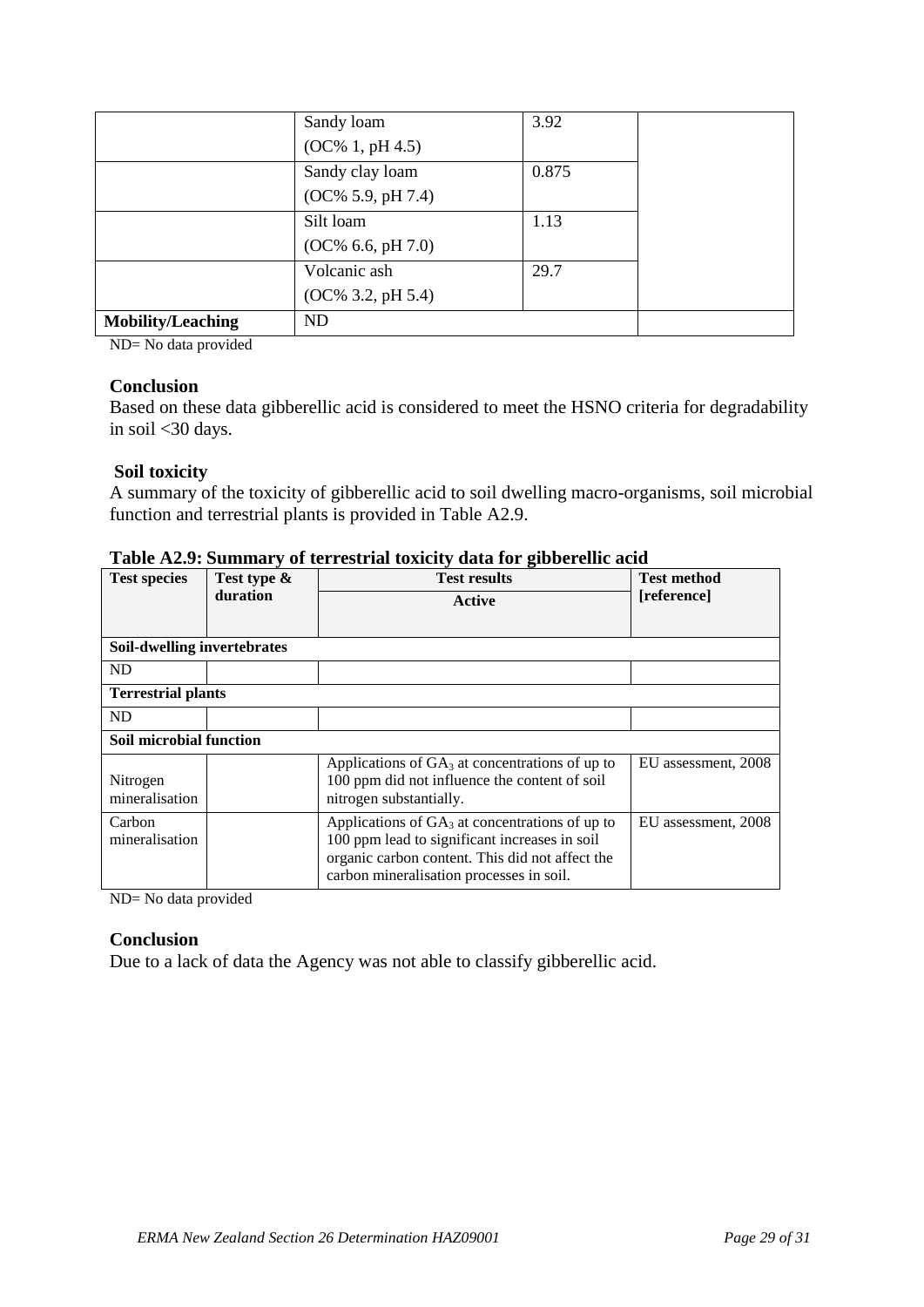# **Sub-class 9.3 Terrestrial vertebrate ecotoxicity**

The mammalian toxicity of gibberellic acid has been addressed under sub-class 6. Key endpoints for both mammalian and avian toxicity are summarized in Table A2.10.

| Test type &<br><b>Test species</b><br>duration |           | <b>Test results</b>              |  | <b>Test method</b><br>[reference]                                                                                                                                                  |
|------------------------------------------------|-----------|----------------------------------|--|------------------------------------------------------------------------------------------------------------------------------------------------------------------------------------|
|                                                | Active    | <b>Metabolites</b>               |  |                                                                                                                                                                                    |
| <b>Mammals</b>                                 |           |                                  |  |                                                                                                                                                                                    |
| Rat                                            | Acute tox | $LD_{50} > 5000$ mg/kg<br>bw/day |  | EU assessment, 2008                                                                                                                                                                |
| Mice                                           | Acute tox | $LD_{50} > 25,000$ mg/kg<br>hw   |  | Gosselin, RE, Smith<br>RP, Hodge HC.<br>Clinical Toxicology<br>of commercial<br>products. $5th$ ed.<br>Baltimore: Williams<br>and Wilkins, 1984,<br>p.II-351 cited in<br>HSDB, USA |
| <b>Birds</b>                                   |           |                                  |  |                                                                                                                                                                                    |
| Mallard<br>duck                                | Acute tox | $LD_{50} = 2250$ mg/kg<br>bw/day |  | EU assessment, 2008                                                                                                                                                                |

**Table A2.10: Summary of terrestrial vertebrate toxicity data for gibberellic acid**

### **Conclusion**

Based on the information (Table A2.10), gibberellic acid does not trigger the threshold for toxicity to terrestrial vertebrates.

### **Sub-class 9.4 Terrestrial invertebrate ecotoxicity**

A summary of the data on the toxicity of gibberellic acid to honeybees and other non-target terrestrial invertebrates is provided in Table A2.11.

| Table A2.11: Summary of terrestrial invertebrate toxicity data for gibberellic acid |  |  |  |  |
|-------------------------------------------------------------------------------------|--|--|--|--|
|-------------------------------------------------------------------------------------|--|--|--|--|

| <b>Test</b><br>species | Test type &<br>duration | <b>Test results</b>      |                    | <b>Test method</b><br>[Reference] |
|------------------------|-------------------------|--------------------------|--------------------|-----------------------------------|
|                        |                         | Active                   | <b>Metabolites</b> |                                   |
| Honey bee              | Acute oral              | ND                       |                    |                                   |
| Honey bee              | Acute contact           | $LD_{50} > 25 \mu g/bee$ |                    | EU assessment, 2008               |

ND= No data provided

### **Conclusion**

Based on the information (Table A2.11), gibberellic acid does not trigger the threshold for toxicity to terrestrial invertebrates.